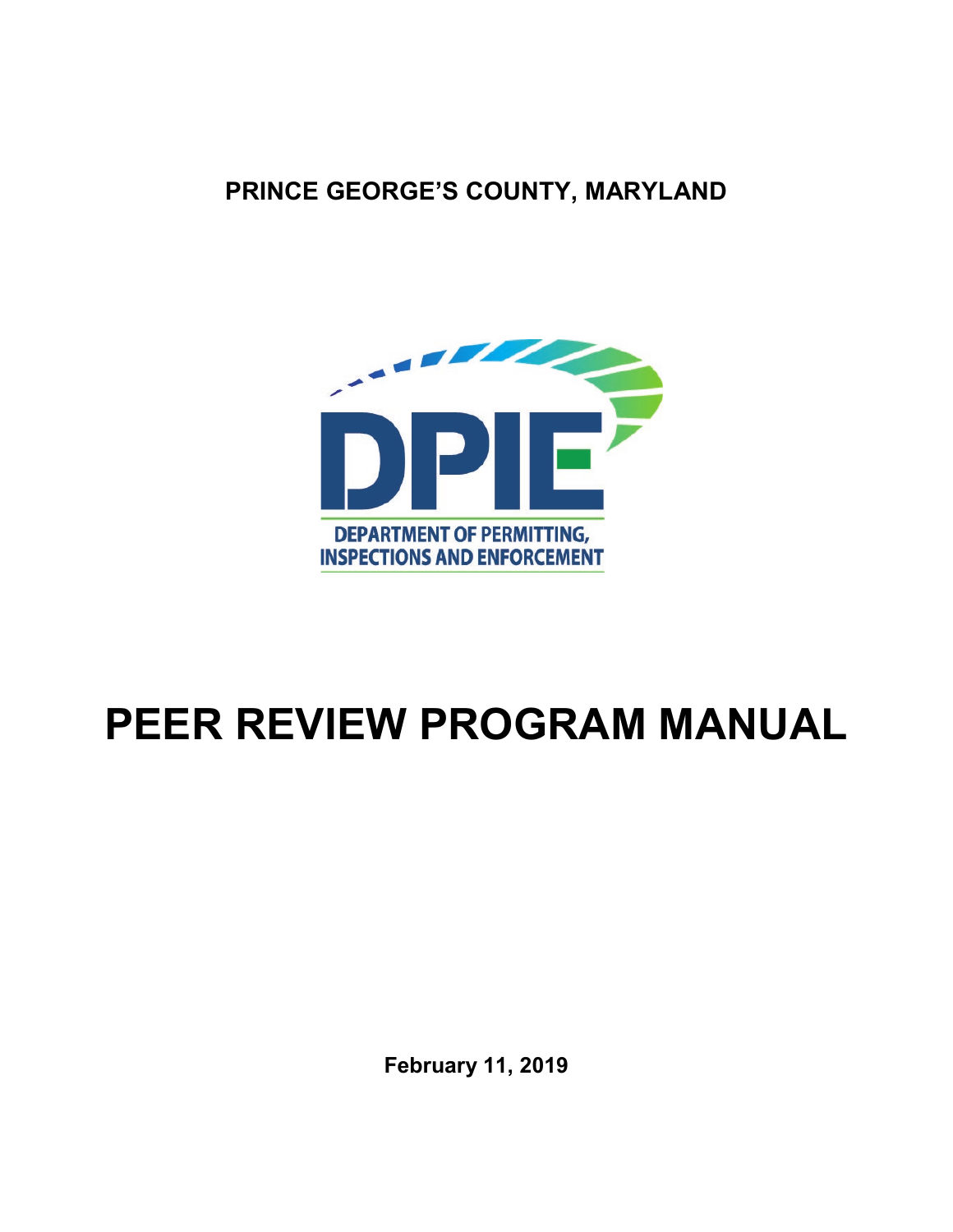### **TABLE OF CONTENTS**

| <u>Section</u>                                           | Page |
|----------------------------------------------------------|------|
|                                                          |      |
|                                                          |      |
|                                                          |      |
|                                                          |      |
|                                                          |      |
|                                                          |      |
|                                                          |      |
|                                                          |      |
|                                                          |      |
| 10.  Public Records ……………………………………………………………………………………………8 |      |
|                                                          |      |
|                                                          |      |
|                                                          |      |
|                                                          |      |
|                                                          |      |
|                                                          |      |
|                                                          |      |
|                                                          |      |
|                                                          |      |
|                                                          |      |
|                                                          |      |
|                                                          |      |

#### **Appendices Page**

| • Standard Building Permit Peer Review Process - Option 1 16                    |  |
|---------------------------------------------------------------------------------|--|
| • Alternate Building Permit Peer Review Process - Option 2  17                  |  |
|                                                                                 |  |
|                                                                                 |  |
|                                                                                 |  |
|                                                                                 |  |
|                                                                                 |  |
| E. Approved Lists of Building Plan Reviewers and Site/Road Plan Reviewers 25    |  |
| F. Notification of Intent to Use Peer Review Program for Building Permits26-27  |  |
| G. Notification of Intent to Use Peer Review Program for Site/Road Permits28    |  |
|                                                                                 |  |
|                                                                                 |  |
|                                                                                 |  |
| K. Building Permit - Peer Review Program Code Deficiency/Correction Report  34  |  |
|                                                                                 |  |
| M. Site/Road Permit - Peer Review Project Information and Timeline36            |  |
|                                                                                 |  |
| O. Site/Road Permit - Peer Review Program Code Deficiency/Correction Report  38 |  |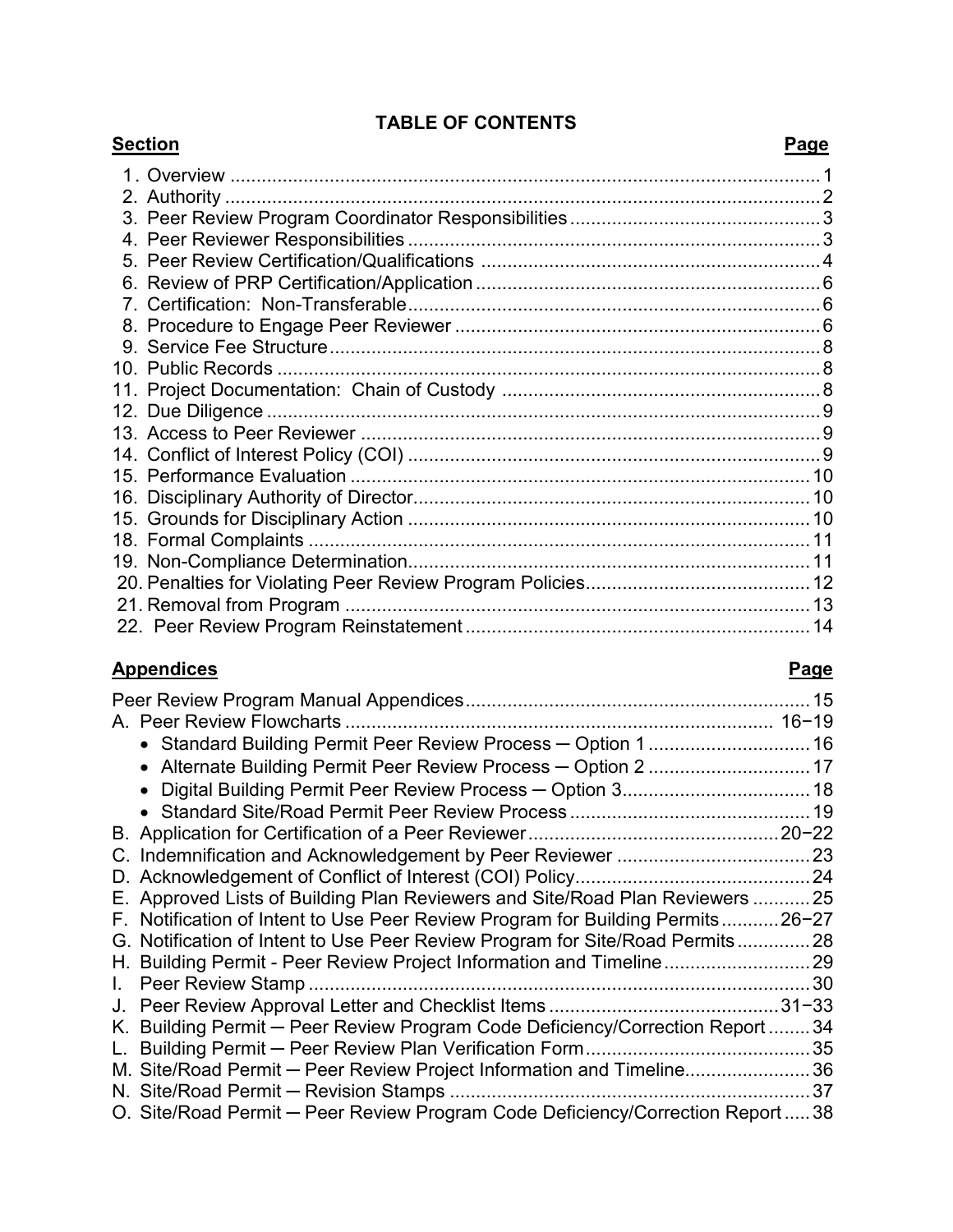### **PEER REVIEW PROGRAM**

DPIE's Peer Review Program allows owners and applicants to select DPIE-certified peer reviewers at their own cost to expedite the plan review process in lieu of County staff. Peer reviewers can be retained for various types of building and site development projects. The results of their efforts are reviewed and approved by County staff. Using peer reviewers can reduce the plan review and approval timeframe by up to 50%. This manual documents the program and describes the certification requirements for prospective candidates, peer reviewer responsibilities, steps in the peer review process, documentation requirements, performance criteria, disciplinary actions, and various forms to be used by peer reviewers in carrying out their responsibilities.

#### **1. OVERVIEW**

Prince George's County offers a Peer Review Program (hereinafter referred to as PRP) through the Department of Permitting, Inspections and Enforcement (DPIE) to provide an option for builders, developers or owners (hereinafter referred to as the Applicant) to accelerate reviews and approvals of submitted project construction plans. Peer reviewers (PR) are certified in the following disciplines:

#### Building Plan Review

- Building/Architectural Structural Electrical Mechanical
- Fire Protection/Life Safety Fire Suppression (Sprinklers)/Fire Alarm Systems

#### Site/Road Plan Review

- Floodplain Hydrology/Hydraulics Geo-technical (Site)
- Roadway Bridges/Large Culverts Traffic Engineering Utility Permitting
- Site/Civil (drainage, stormwater management, grading, roadway, land development, site ADA)

Detailed in this Peer Review Manual (hereinafter referred to as Manual) are established policies and procedures, qualifications, insurance requirements, and quality control and assurances for a certified PR to provide plan review services under the auspices of DPIE.

Unless otherwise directed, persons wishing to be certified and/or who have questions about the PRP should address all correspondence to:

**Maher Mirza Peer Review Program Coordinator Department of Permitting, Inspections and Enforcement 9400 Peppercorn Place, Suite 123 Largo, MD 20774 Phone: (301) 883-5854 E-mail: [PeerReviewCoordinator@co.pg.md.us](mailto:PeerReviewCoordinator@co.pg.md.us) Contact for Site/Road Peer Review: (301) 883-5710**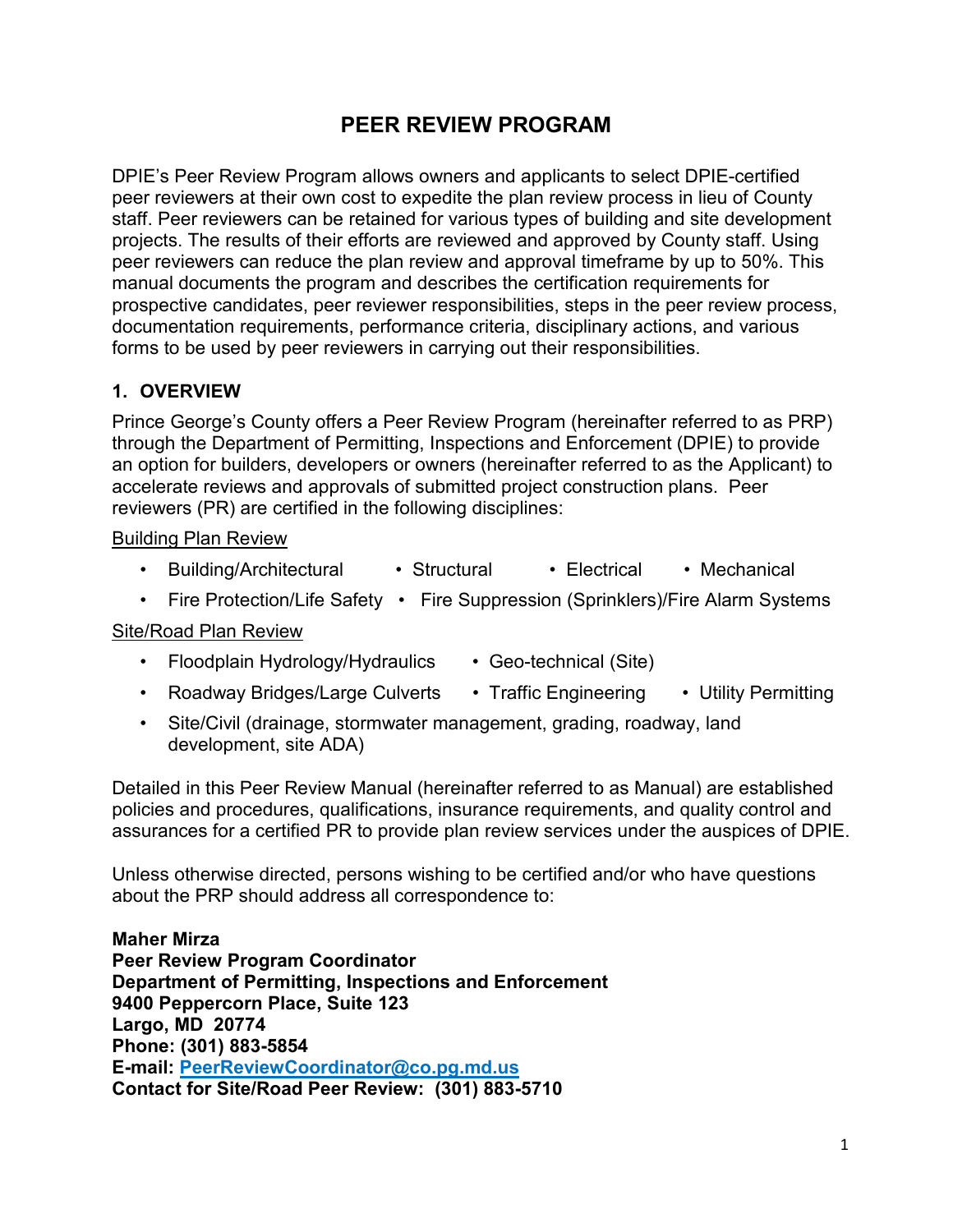#### **2. AUTHORITY**

The PRP is administered by the Director of DPIE or his/her duly authorized representative, supported by the Peer Review Program Coordinator (PC). The Director is charged with the administration and enforcement of applicable County codes within Prince George's County to ensure safe, sound and accessible buildings, proper site improvements, environmental site protection and conformity to other local, state and federal laws and regulations, as related to permit processing, plan review for new construction, alterations, repairs and use.

DPIE's responsibilities include:

- Approval of permit applications for construction projects, inspection of all referenced construction disciplines, and enforcement of standards and specifications to ensure public safety and to meet Code requirements per:
	- $\circ$  Subtitle 4 Building
	- $\circ$  Subtitle 9 Electricity
	- o Subtitle 11 -Fire Safety
	- o Subtitle 23 Road Code
	- o Subtitle 32 Water Resources Protection & Grading
- Enforcement of various codes, including:
	- o International Building Code
	- o International Residential Code
	- o International Energy Conservation Code
	- o International Mechanical Code
	- o National Electrical Code
	- o State of Maryland Fire Prevention Code
	- o Maryland Accessibility Code
	- o National Fire Protection Association codes and standards

DPIE retains the authority to render all Code interpretations and to adopt policies and procedures to clarify the application of the Code provisions.

DPIE maintains a Quality Assurance Program, and retains the right to review and monitor all plan reviews performed by PRs. DPIE does not negotiate service costs, nor is it responsible for costs associated with rework due to a PR's mistakes, errors or omissions. In the event it is determined that a PR is not performing in a manner that will ensure compliance with all applicable codes, DPIE may require a complete plan review by County review staff. All PR reviewed Site/Road (horizontal) projects require final review by a District Engineer. All PR reviewed building (vertical) projects require final review by the respective building discipline staff member.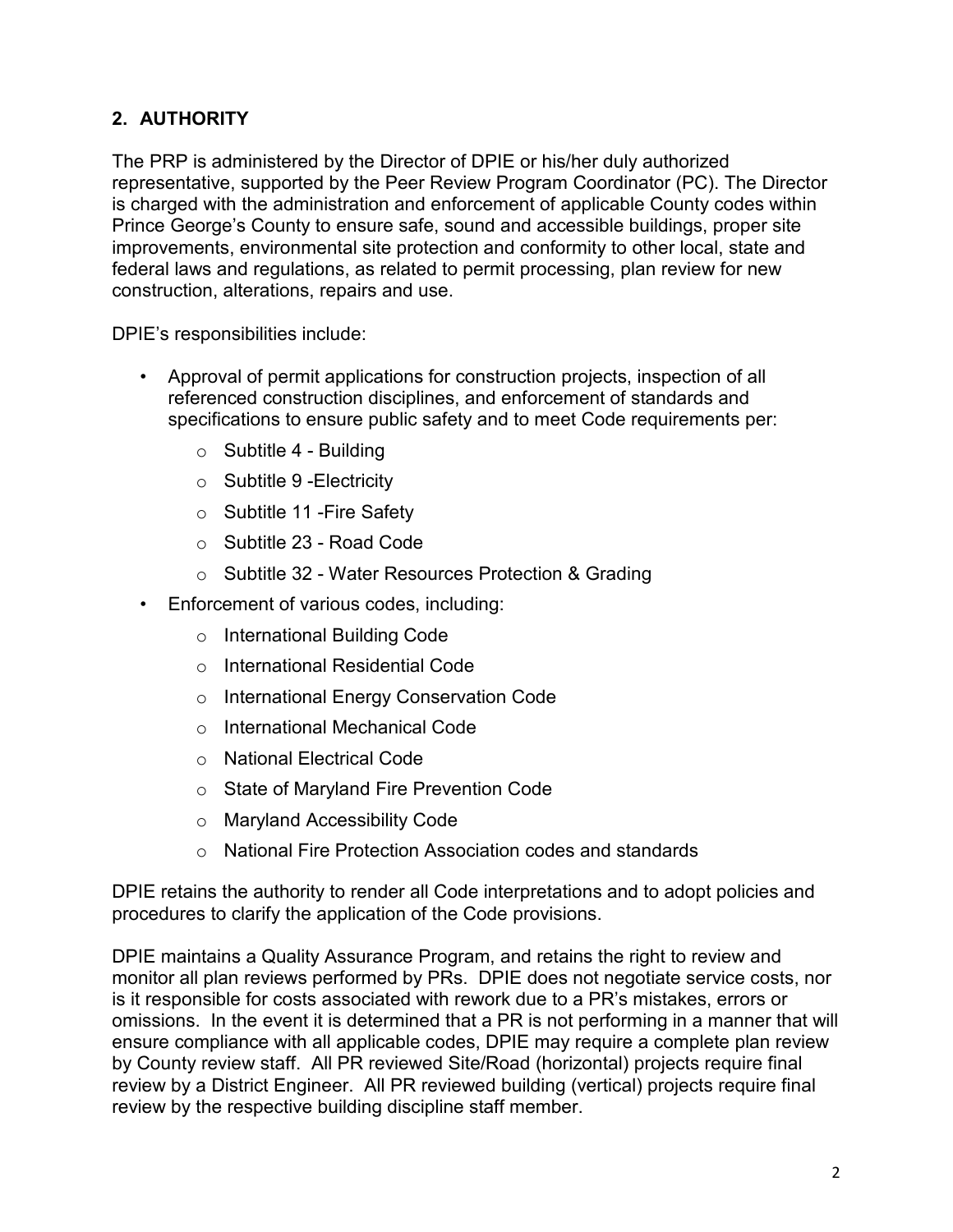#### **3. PEER REVIEW PROGRAM COORDINATOR RESPONSIBILITIES**

The Peer Review Program Coordinator is responsible for:

- Receiving and reviewing all correspondence related to the PRP.
- Documenting all records related to applicants such as original applications, certification letters, training and disciplinary actions.
- Recommending successful Peer Review candidates for Director's approval.
- Preparing Peer Review Certification letters for Director's approval.
- Coordinating the training of new candidates.
- Coordinating all meetings related to the Peer Review Program.
- Monitoring the flow of Peer Review projects from date of notification through permit issuance.
- Organizing, coordinating and conducting required quarterly training of Peer Reviewers.
- Maintaining communication with certified Peer Reviewers regarding program updates and any new business.

#### **4. PEER REVIEWER RESPONSIBILITIES**

Peer Reviewers are responsible for:

- Obtaining all required training to become and remain a certified DPIE Peer Plan Reviewer.
- Receiving design plans from Developer, Owner or Owner's Representative prepared by Architect/Engineering (A/E) Design Consultant Team for Building Permits or receiving design plans from District Engineer for Site/Road Permits.
- Reviewing all plan documents to ascertain conformance with applicable codes and design standards.
- Sending reviewed design plans with comments to the A/E Design Consultant Team for Building Permits or to the District Engineer for Site-Road Permits.
- Reviewing and recommending final revised design plans for acceptance by the Applicant.
- Certifying all final submitted design plan documents and submitting a deficiency/correction report with reviewed plans and recommendation for approval to the Applicant for building permits or to the DPIE District Engineer for site/road permits.
- Answering questions and addressing issues regarding code compliance of the design plans posed by the Applicant or Applicant's Representative or the Applicant's A/E Design Consultant Team during the Peer Review process.
- Meeting deadlines as agreed upon as the Peer Reviewer with the Applicant or the Applicant's Representative.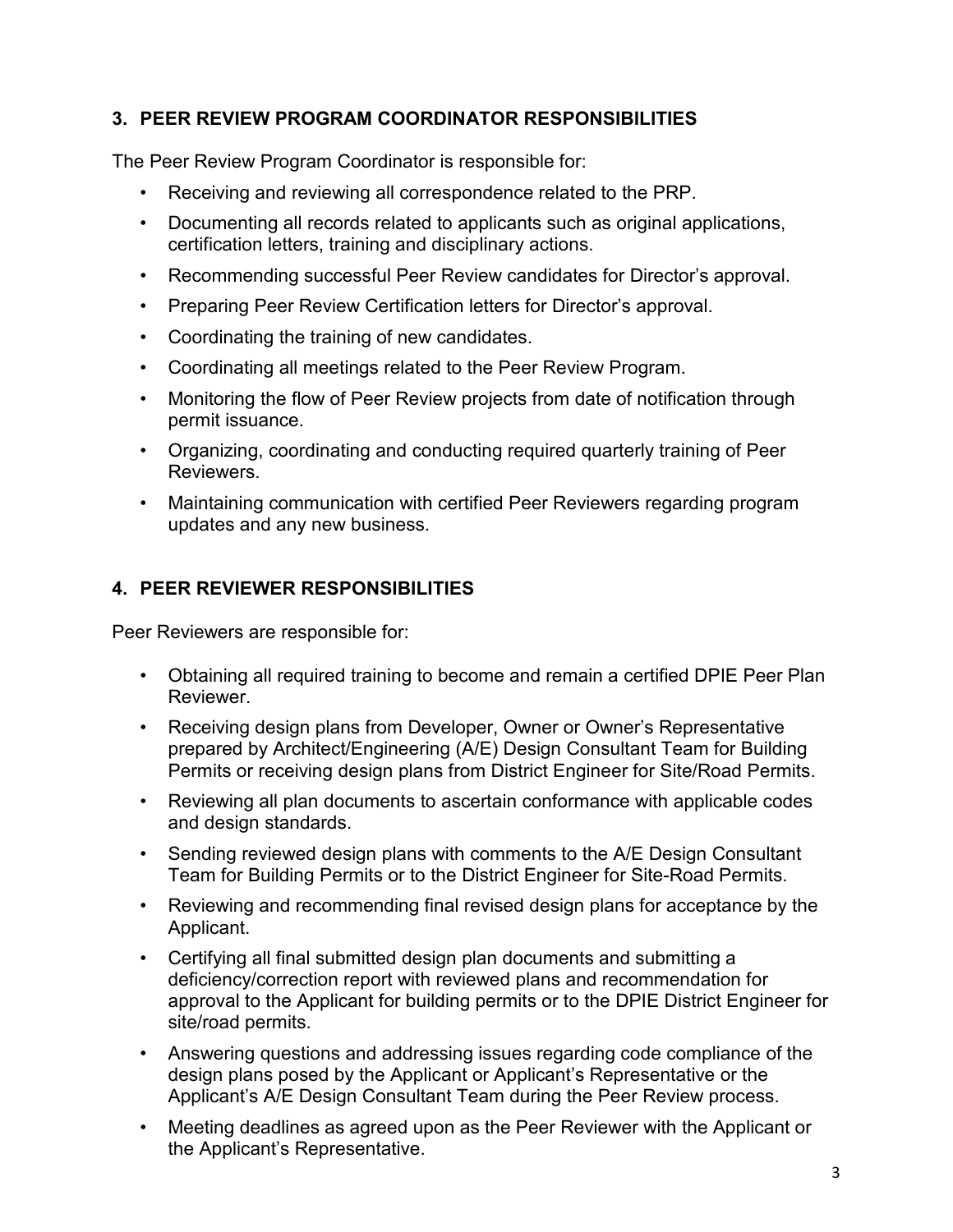- Attending DPIE's required quarterly training to remain certified within DPIE's Peer Review Program.
- Providing a report to the Peer Review Coordinator at the end of each year, including all projects reviewed, case/permit numbers, timeline log of each review and reasons, if any, for any delays for each review.

Appendix A contains four flowcharts showing the different options for conducting peer reviews. These include:

- Building peer review processes
	- $\circ$  Option 1 Standard process (Appendix A1)
	- $\circ$  Option 2 Alternate process (Appendix A2)
	- $\circ$  Option 3 Digital process (Appendix A3)
- Standard site/road peer review process (Appendix A4)

#### **5. PEER REVIEWER CERTIFICATION/QUALIFICATIONS**

Individuals, who wish to be certified as a PR, must complete a "Peer Reviewer Certification Application", available through DPIE (see Appendix B). The Application requires a Statement of Qualifications describing education, certification, and work history. Upon review and acceptance of an individual's qualifications, coupled with the required training, an individual may be certified as a PR.

DPIE reserves the right to deny certification to any individual who does not meet minimum qualifications. Individuals may file an appeal with the Director regarding a denial of certification.

PR certification may be revoked if, in the opinion of the Director, services provided by the PR are/were not performed in a manner to ensure project compliance with all applicable County codes. Individuals may file an appeal with the Director regarding revocation from the Certified Peer Reviewers List.

Evidence of minimum qualifications to become a certified PR includes:

- Experience with County or State plan review
- Professional education and accreditation:
	- o Licensed Professional Engineer in the State of Maryland
	- o Licensed Land Surveyor in the State of Maryland
	- o Licensed Architect in the State of Maryland
	- o Experienced Plans Examiner with at least 5 years of relevant work experience
	- o Experienced Engineering Technician with at least 7 years of work experience (qualifies only for review of special utility permits)
- Other applicable requirements: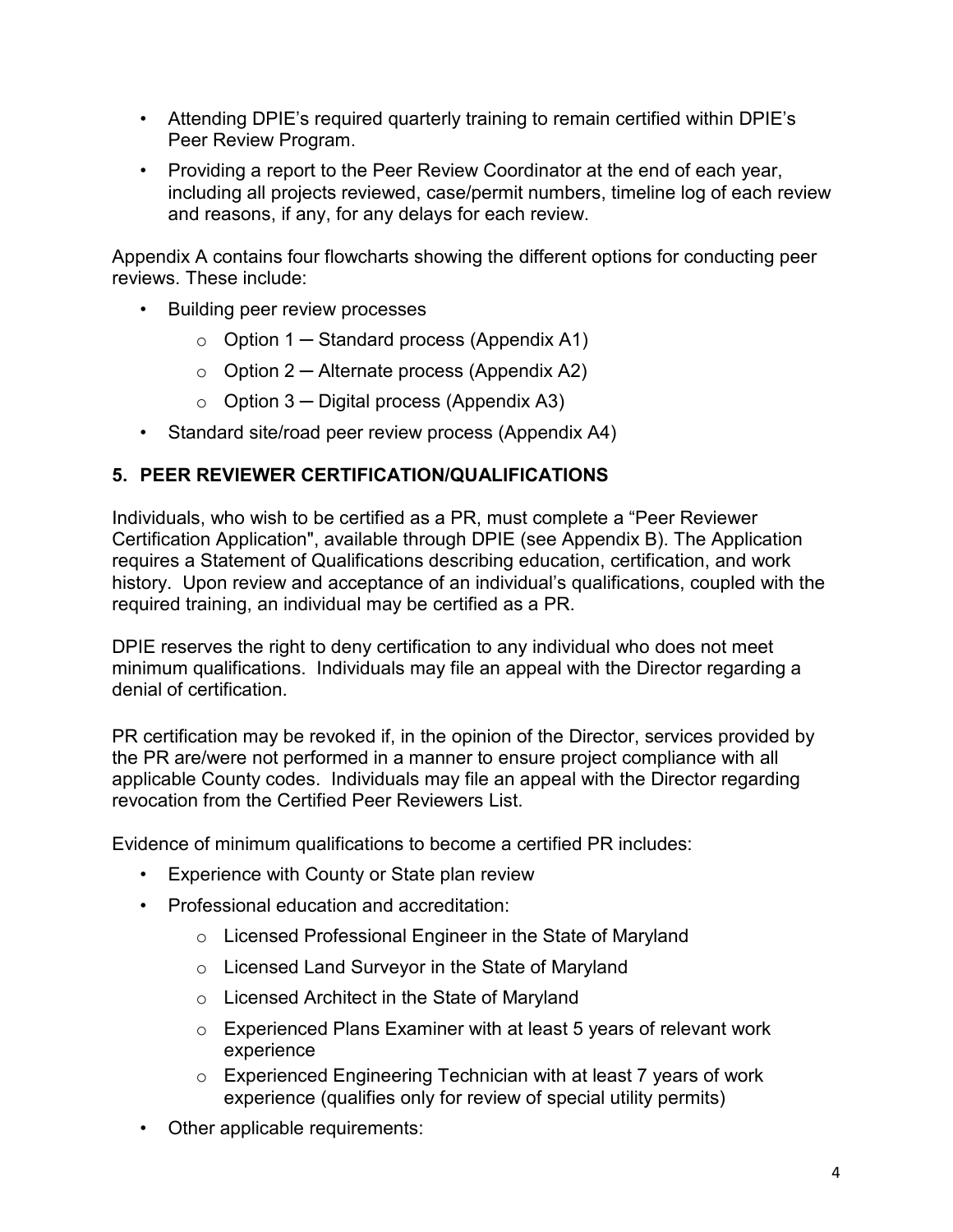- o Executed Indemnification and Acknowledgement Form (see Appendix C)
- o Executed Conflict of Interest Statement (see Appendix D)
- Certified PRs must have:
	- o Successfully completed training conducted by DPIE staff on plan review for the applicable disciplines to include:
		- Plan reviews performed at DPIE (9400 Peppercorn Place, Largo, Maryland 20774)
		- Up to 10, 8-hour plan review training periods for a candidate, who is a licensed professional engineer or registered architect; or up to 10, 4 hour periods for a candidate, who is also certified by the International Code Council (ICC) as a plan reviewer
		- Prescribed training period in which the candidate will receive the following, dependent upon the discipline:
			- Site/Road Permits Instruction from District engineers, traffic engineers, bridge engineers, and right-of-way agents in the details and specifications that govern design of drainage, grading, and transportation projects; or
			- Building Permits Instruction from building engineers in the details and specifications that govern design of building projects
		- Prescribed training in plan review requires the candidate to:
			- Study and apply plan details and calculations in the review of actual projects
			- **Present the findings and recommendations to the District** Engineer in whose district the project is located or to the appropriate plan reviewer(s)
			- **Receive one-on-one critique from the District Engineer or the** plan reviewer on the completed review
			- **Prepare a summary of findings to be presented to the Building** Plan Reviewer or Site/Road District Engineer for evaluation
		- Upon successful completion of all the training aspects, a candidate will be included on DPIE's Certified Peer Reviewers List under the appropriate discipline(s) (see Appendix E)
		- Continuing training is required and includes attendance of 8-hours of refresher training classes related to plan review each year, which is comprised of four quarterly, two-hour refresher training classes, each consisting of one-hour of discussion on general topics and a one-hour technical workshop
	- $\circ$  Provide proof of relevant experience (minimum 5 years) for each plan examiner
	- o Provide proof of current certification/license for each plan examiner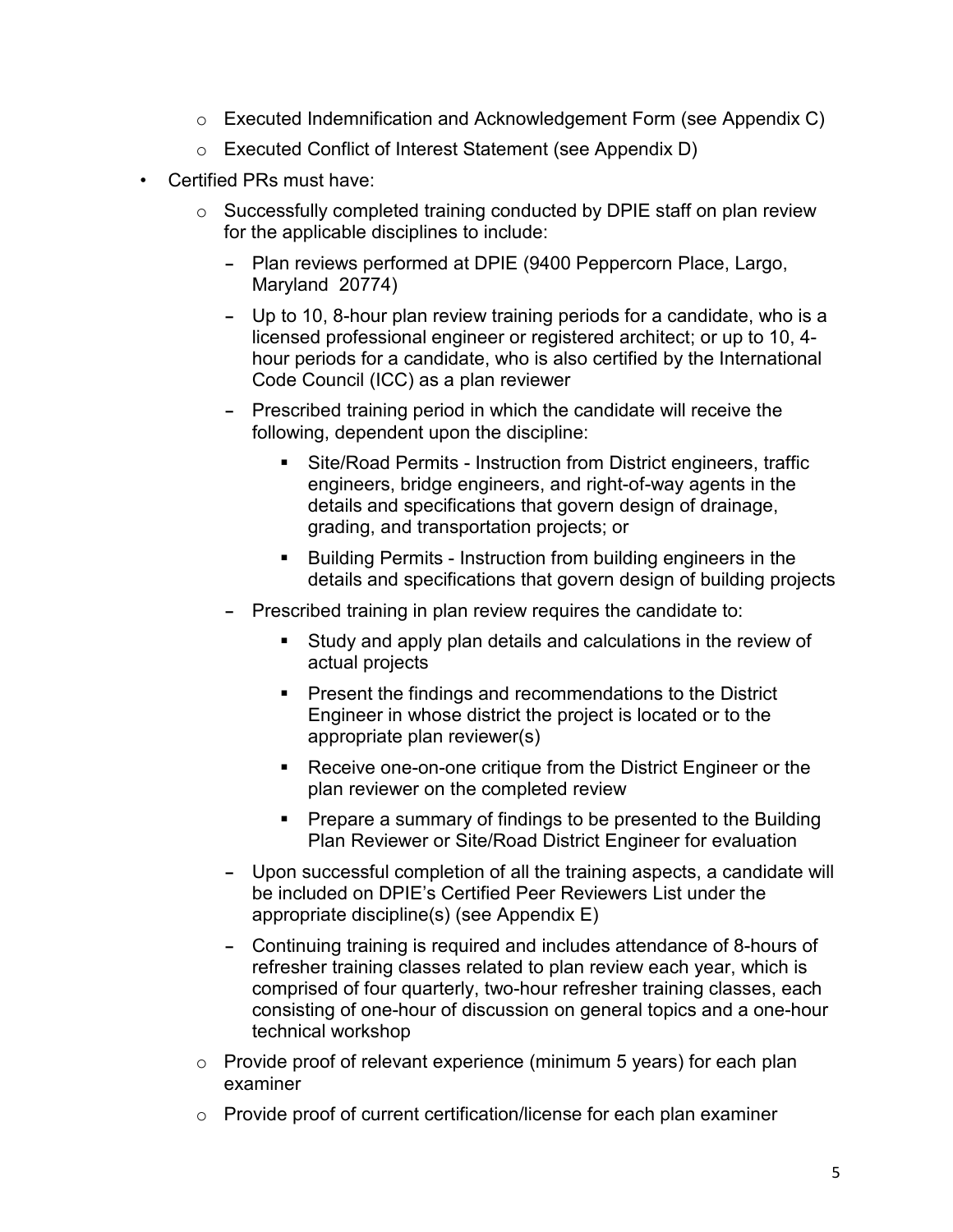#### **6. REVIEW OF PRP CERTIFICATION APPLICATION**

After successful completion of required training, PRP certification shall be granted to an applicant by the Director within 10 business days of filing the application unless there is evidence of the following:

- False or misleading information is contained in the application or required information is omitted;
- Applicant's certification(s), license(s), experience and minimum training specified in the application are insufficient; or
- Applicant did not satisfactorily perform plan review during the training/evaluation period.

An original application may be amended one time within ten (10) business days of being denied.

#### **7. CERTIFICATION: NON-TRANSFERABLE**

A PR certification issued under PRP is not assignable or transferable. PR certification is tied to an individual, not to a firm. However, upon departure from a firm of record or other changes that may affect the certified PR's designation, the individual PR must notify the Peer Review Program Coordinator within 30 days of the effective date of the change. Failure to do so will disqualify the individual from retaining his/her DPIE PR certification. DPIE shall update the Certified Peer Reviewer listing to reflect these changes.

#### **8. PROCEDURE TO ENGAGE PEER REVIEWER**

An Applicant who chooses to retain the services of a PR to supplement the County's Plan Review staff is required:

- 1. Contact DPIE or go on-line at: [http://www.princegeorgescountymd.gov/sites/DPIE/Resources/Pages/Peer-](http://www.princegeorgescountymd.gov/sites/DPIE/Resources/Pages/Peer-Review-Program.aspx)[Review-Program.aspx](http://www.princegeorgescountymd.gov/sites/DPIE/Resources/Pages/Peer-Review-Program.aspx) to obtain a Certified Peer Reviewers List. (Appendix E provides a listing and contact information for all DPIE-certified PRs eligible to perform Building and Site/Road plan reviews in designated disciplines.)
- 2. Submit a written request to the Peer Review Coordinator to engage a certified PR. See Appendix F for the Notification of Intent to Use DPIE's Peer Review Program for Building Plan Review and Appendix G for Site/Road Plan Review.
- 3. DPIE cannot recommend, negotiate fees or make any other arrangements between the Applicant and the PR.
- 4. Applicant and the PR must mutually agree on the cost of services, schedule of services to be provided, and any other arrangements between the two parties.
- 5. For Building permits, the Applicant is required to complete the following steps:
	- a. Complete and submit a Building Permit Project Information and Timeline Form (see Appendix H).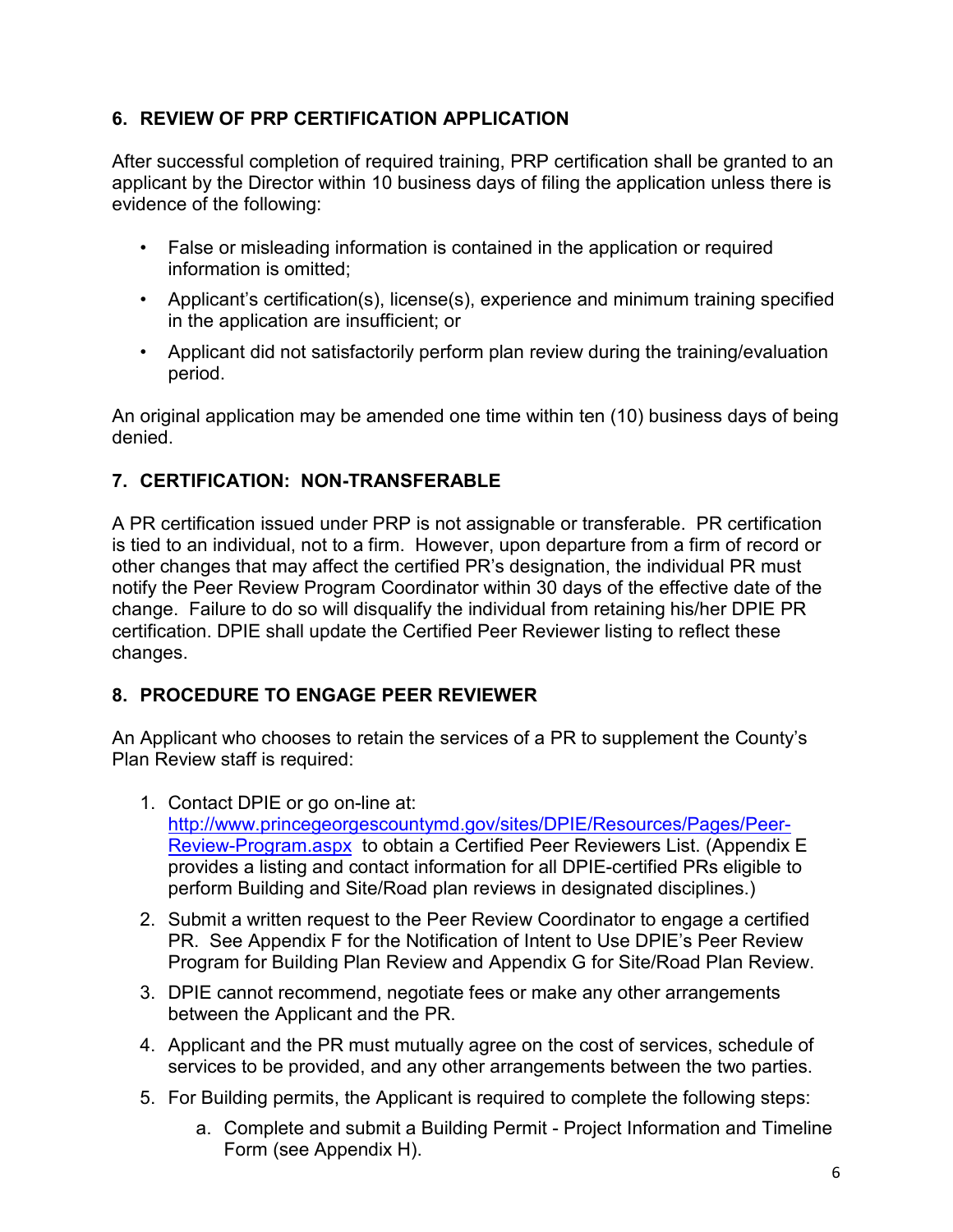- b. Submit construction project documents directly to PR for review. It is expected that the Applicant's A/E team has fully completed the design plans before submitting the documents for Peer Review, so as not to delay the Peer Review process.
- c. Upon completion of a review, the PR must certify the documents with the PR stamp (indicating name, discipline, and date - see Appendix I).
- d. Ensure that a Peer Plan Review Approval Letter (see Appendix J) regarding the County's Plan Review procedures has been executed by the PR and is included in the final package submitted with a Building Permit Application.
- e. Ensure that four (4) complete, collated sets of final plans, with the PR's signature and stamp affixed are submitted to the County for final review/approval, along with the Building Peer Plan Review Approval Letter. Only two (2) final plan sets are required to be submitted for fire alarm/fire suppression systems.
- f. Provide the Building Permit Peer Review Program Code Deficiency/Correction Report summarizing PR comments and A/E responses (see Appendix K).
- g. Provide the Building Permit Peer Review Building Plan Verification Form, summarizing the plans and documents reviewed (Appendix L).
- 6. For Site/Road permits, the Applicant is required to complete the following steps:
	- a. Complete and submit a Site/Road Permit Project Information and Timeline Form (see Appendix M).
	- b. Submit two (2) full collated sets of Site/Road project documents to the Site/Road Plan Review Division District Engineer for issuance to the PR. It is expected that the Applicant's A/E team has fully completed the design plans before submitting the documents for Peer Review, so as not to delay the Peer Review process.
	- c. Ensure that PR certifies the documents with PR stamp (indicating name, discipline, and date - see Appendix I) affixed to each sheet of the plans and all final reports and computations. In addition, the Applicant must assure that the reviewed plans are consistent among the disciplines. See Appendix N for copies of the two kinds of stamps used for revised plan documents associated with Site/Road Projects.
	- d. Ensure that a Peer Plan Review Approval Letter (see Appendix J) regarding the County's Plan Review procedures has been executed by the PR and is included in the final package submitted with a Site/Road Permit Application.
	- e. Provide the Site/Road Permit Peer Review Program Code Deficiency/Correction Report summarizing PR comments and A/E responses (see Appendix O).
- 7. Provide adequate space (minimum 3"x3") on each plan sheet for approval stamps.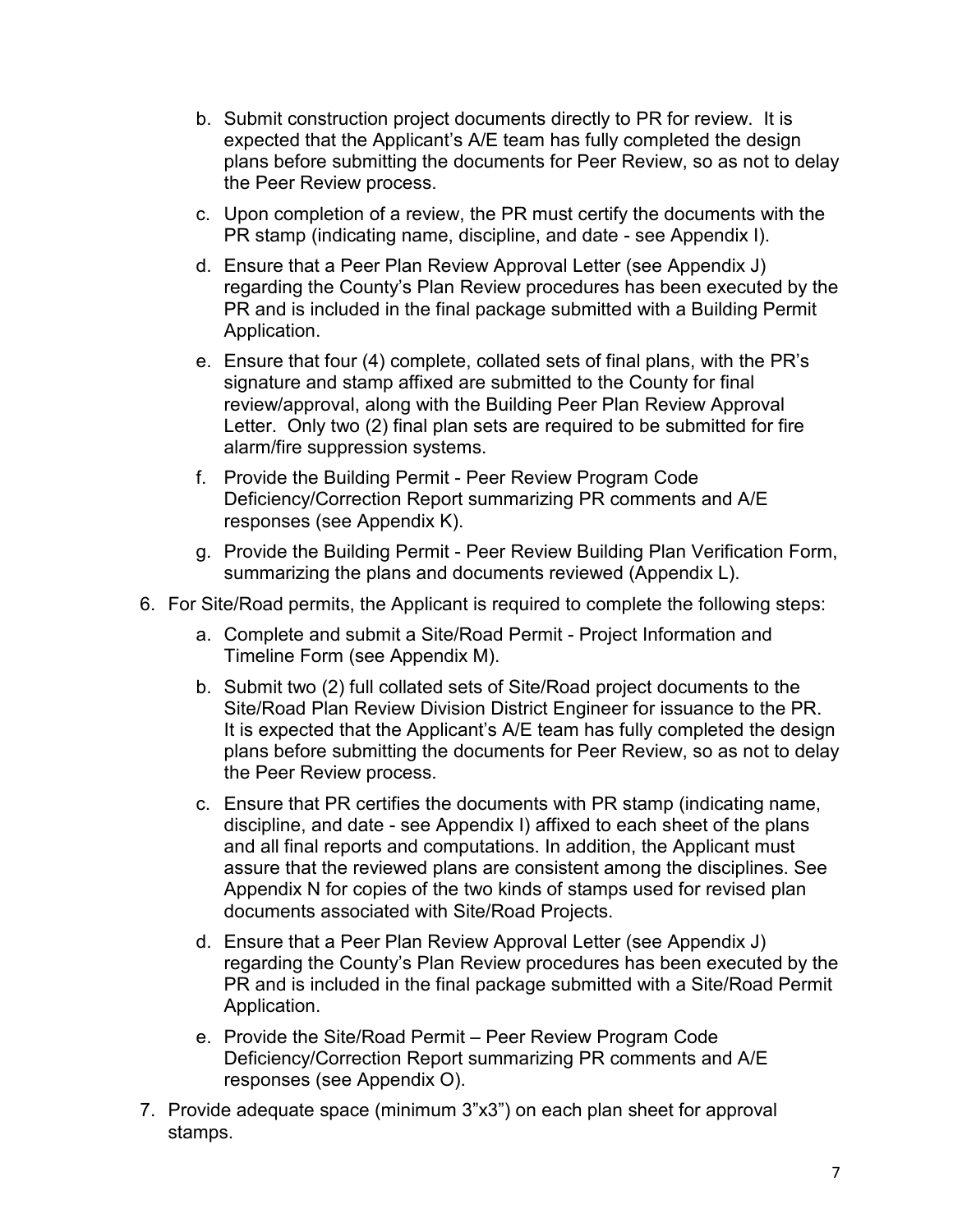8. Apply for all applicable permits from the Department and pay all applicable fees. Depending on the type of project, additional plan review may be required by County staff (DPIE Health Section, Maryland-National Park & Planning Commission, and Prince George's Soil Conservation District). Note: Applications for Site/Road permits should be completed by the applicant at the same time as Step 6b.

Appropriate DPIE staff will review the final plans submitted by the Applicant and issue the permit, if completed as required. If an Applicant is not satisfied with the services of a PR, the Applicant may request that DPIE reviewers perform the remaining plan reviews. Any change in the organization, sequence or method of plan review must be registered with and approved by DPIE in advance.

#### **9. SERVICE FEE STRUCTURE**

All fees and costs related to the performance of a PR are initiated at the option of the Applicant and shall be negotiated and paid directly by the Applicant to the PR.

#### **10.PUBLIC RECORDS**

Project records, information, and documents developed, prepared, completed or acquired (hereinafter referred to as records) by the PR during the performance of services shall be made available to DPIE upon request. Such records shall include calculations, data, studies, surveys, reports, correspondence, memoranda, maps, models, photographs, drawings, and audio or video recordings. All such materials shall be maintained by the PR for a period of one (1) year after the issuance of the Certificate of Occupancy for all building permits or for a period of (1) year after issuance of all site/road permits.

The Director shall specify the type of record(s) that must be provided to serve as the permanent record(s) and also the timing of the submittal of these record(s). Building project documents shall be included in the four (4) copies of the final plan set submitted to DPIE and shall be delivered and reviewed prior to the issuance of a Certificate of Occupancy permit. Site/Road project documents shall be included in the two (2) copies of the final plan set submitted to DPIE and shall be delivered and reviewed prior to the issuance of a Certificate of Occupancy.

#### **11.PROJECT DOCUMENTATION: CHAIN OF CUSTODY**

The drawings, specifications, electronic files (in all types of media), or other materials received by the PR in connection with the performance of any work under the PRP are protected by The Open Records Law and shall remain the property of the County or other rightful owner.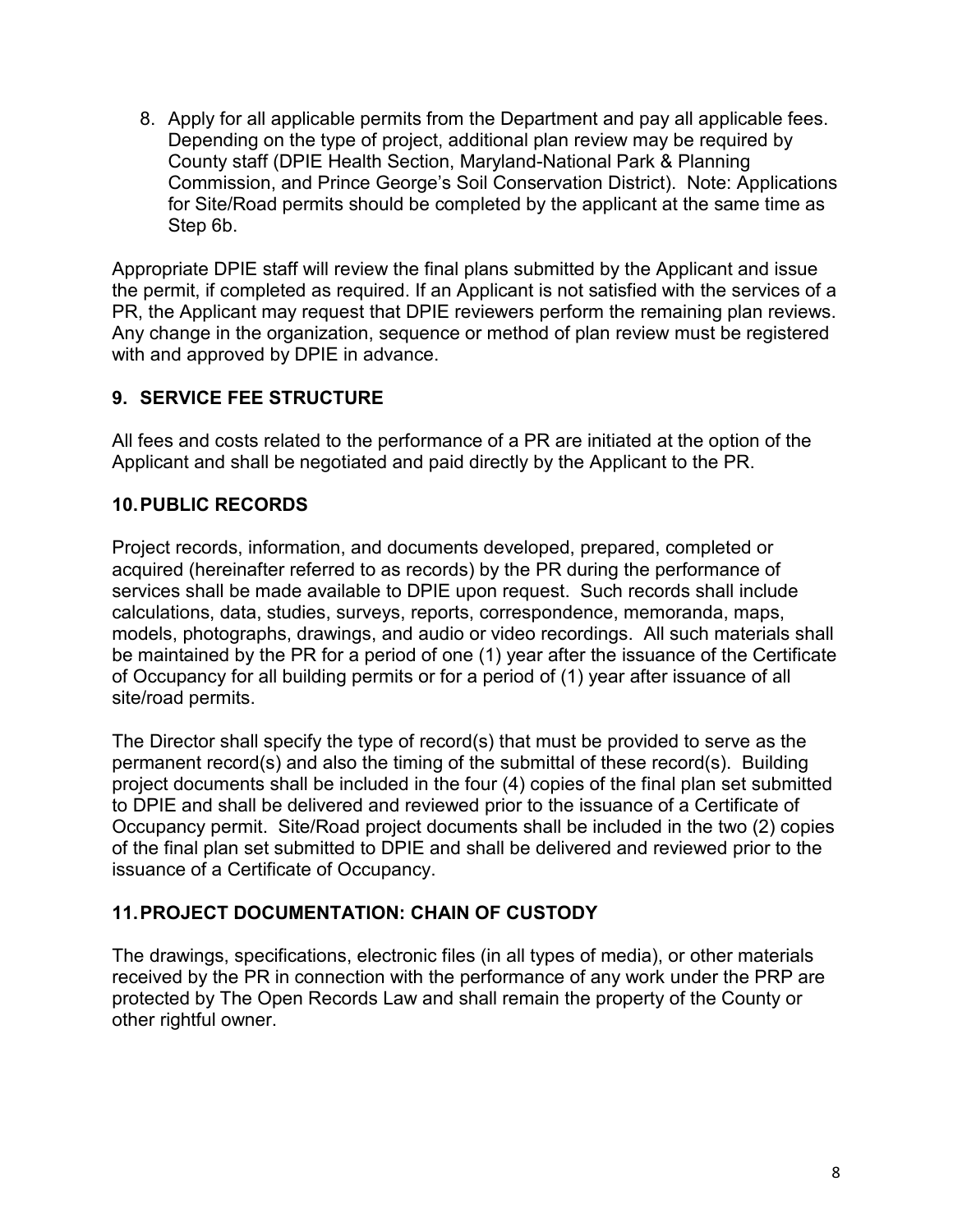#### **12.DUE DILIGENCE**

Due diligence shall be exercised by the PR in the discharge of duties assigned by law and regulation. A PR shall refrain from any arbitrary or capricious actions that would unduly penalize or benefit the Applicant whose project is under the PRP. The PR shall abide by the highest ethical standards in the discharge of duties and adhere to the requirements of the County Code and other applicable codes. The PR acknowledges that any abuse of the authority conferred to the PR by DPIE may be subject to disciplinary action.

#### **13.ACCESS TO THE PEER REVIEWER**

The PR shall be accessible to the Director or his/her duly authorized representative during normal business hours to provide updates and clarification of the results of the PR's plan review(s), if necessary.

#### **14.CONFLICT OF INTEREST POLICY (COI)**

In order to maintain the integrity of the PRP, it is important that PRs do not have a substantive business interest, direct or indirect, in projects for which they are retained to perform plan review or in the Applicant's, contractor's or subcontractor's businesses of such projects.

- A PR is considered to have a substantial business interest in a project if he/she:
	- $\circ$  Owns one percent (1%) or more voting shares in the Applicant's project/business (this includes a PR's spouse).
	- $\circ$  Individually receives more than ten percent (10%) of the previous year's gross income from the Applicant, except for income derived for services as a PR or similar consultations.
	- $\circ$  Is an elected officer or a member of the board of directors or governing board of the Applicant's business.
	- o Fails to maintain status as an independent contractor or becomes employed by the Applicant.
- A PR involved in the review process and his/her employer shall NOT:
	- o Engage in the design, construction, inspection, or sale of properties or structures to be reviewed.
	- o Have any substantial business interest in any applicant/builder regulated under the Construction codes within the last 12 months (this restriction also applies to the PR's spouse).

The PR shall execute the **Acknowledgement of the Conflict of Interest (COI) Policy**  (see Appendix D) prior to entering into an arrangement with an Applicant.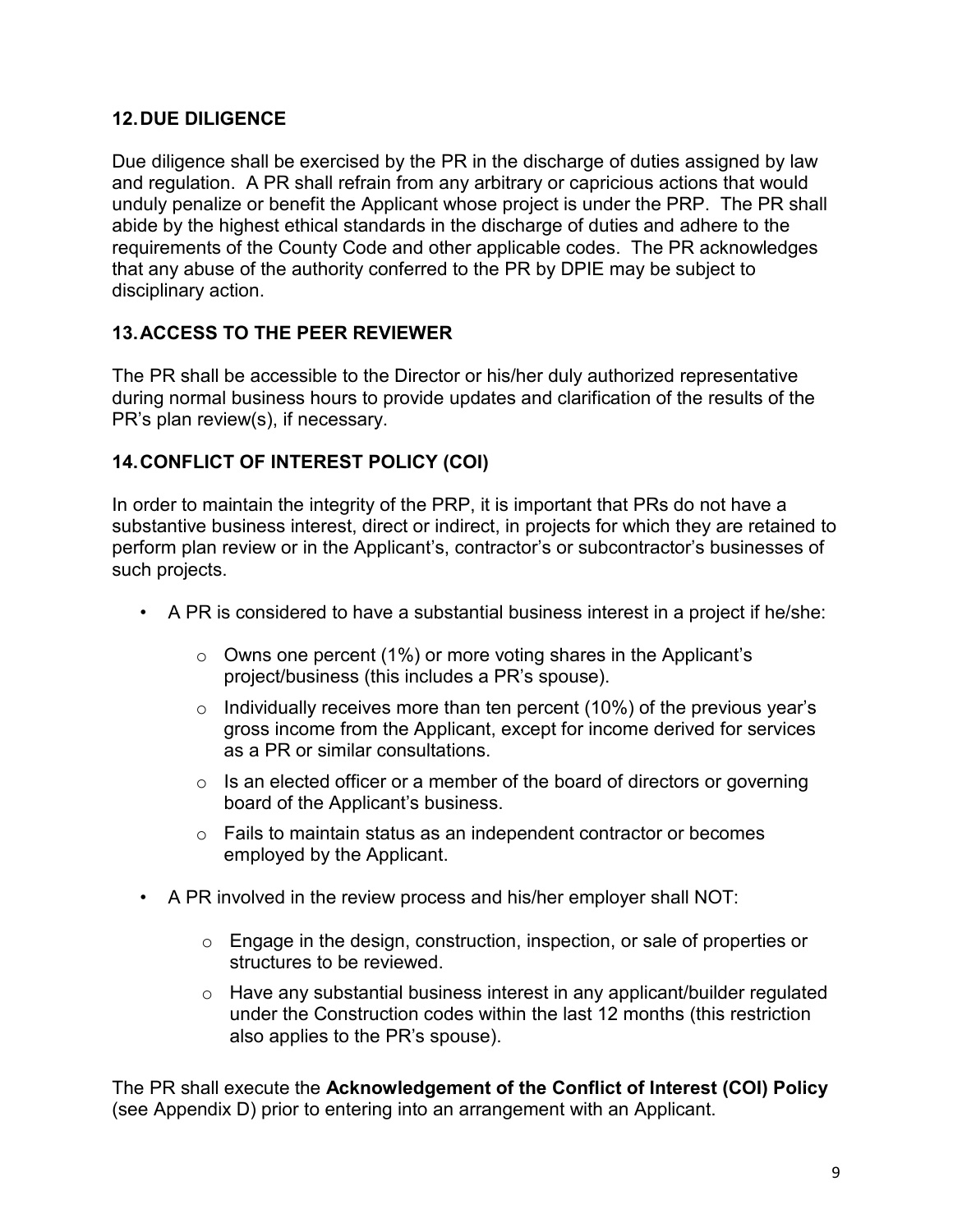#### **15.PERFORMANCE EVALUATION**

DPIE's quality control methods are intended to promote the achievement of its mission to support safe, sound and accessible construction practices and to give workable guidelines to ensure that PR services are performed in an appropriate, competent and timely manner. To ensure that Peer reviews are performed as required and in a satisfactory manner, it is necessary for DPIE to perform audits and review applicable documents, including submitted reports.

Each PR is subject to performance evaluations of the Peer Review services provided for projects. DPIE shall maintain a tracking system to monitor the submissions of reports and other deliverables. Evaluations of an approved PR may be performed at random in the DPIE offices by staff to include periodic detailed, unannounced audits of documents submitted by a PR.

DPIE will maintain a Quality Control Review Schedule of PR reviewed projects, as part of the Department's standard plan review process.

#### **16.DISCIPLINARY AUTHORITY OF DIRECTOR**

The Director may reprimand, place on probation, refuse to renew, or revoke a PR's certification for a violation of this PRP or a County ordinance. A PR whose PRP certification has been revoked may not apply for a new PRP certification until one (1) year has passed from the date of revocation.

#### **17.GROUNDS FOR DISCIPLINARY ACTION**

A PR certification is subject to disciplinary action if a violation of the PRP, specific County ordinance or the Director's directive occurs.

Violations include, but are not limited to:

- Obtaining a license, endorsement, or certification through error or fraud
- Providing plan review without the appropriate certification(s)/license(s)
- Willfully, negligently, arbitrarily or repeatedly violating a County rule or ordinance that regulates building, mechanical, electrical, fire, energy, stormwater management, storm drainage, grading or road codes
- Misrepresenting services provided or to be provided
- Utilizing equipment, material or methods that do not comply with Countyapproved codes, policies or procedures
- Falsifying reports
- Serving as a PR on a project in which the individual had prior or concurrent involvement, or was in any way in violation of the Conflict of Interest Policy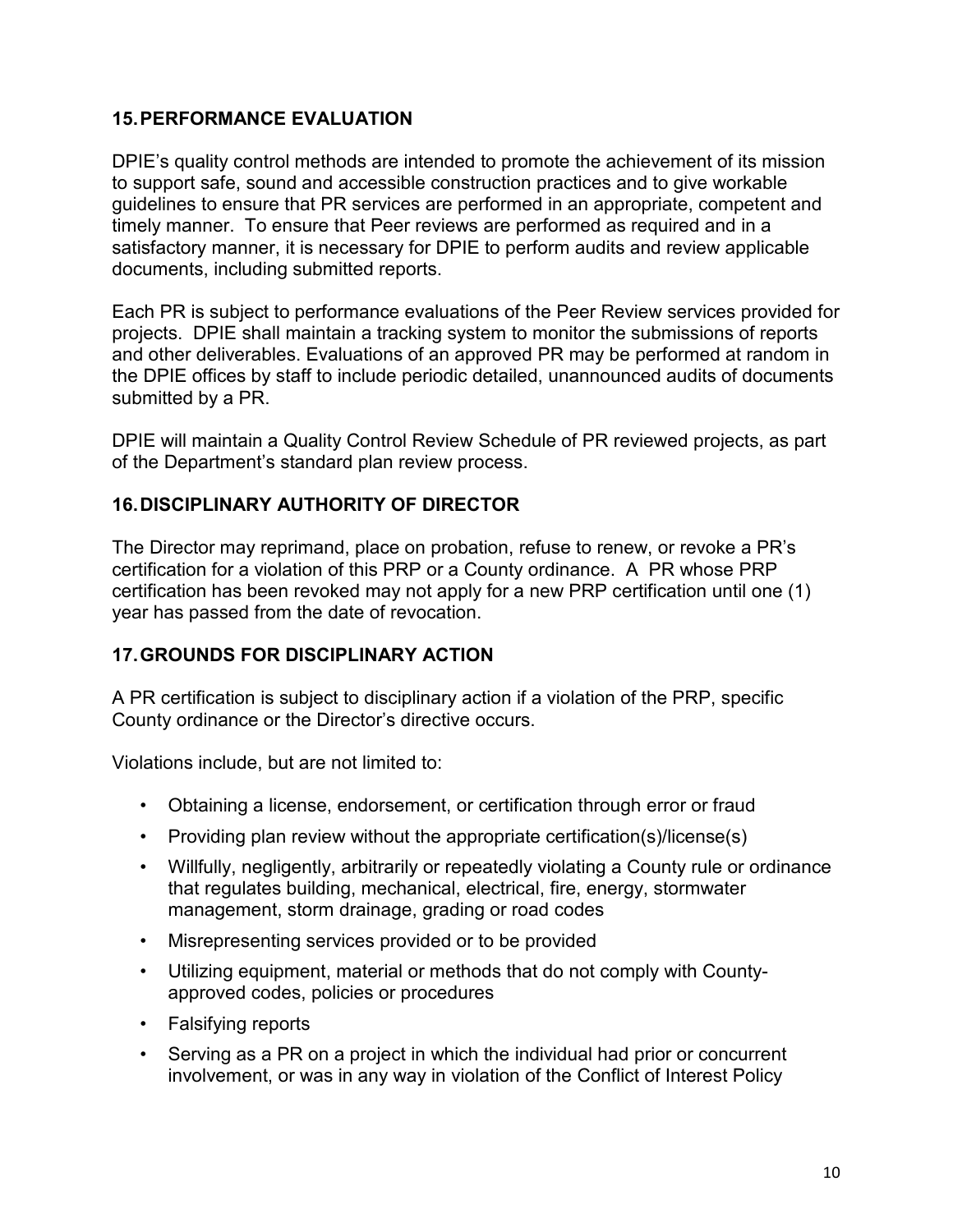#### **18.FORMAL COMPLAINTS**

A formal complaint against a certified PR may be filed with the Director of DPIE. The formal complaint must contain the following information:

- Name and address of project under review
- Name of the Applicant
- Name, address and phone number of the PR
- Address(s) where the incident(s) is reported to have occurred
- Nature of and detailed description of the complaint citing alleged violations of the PRP or violations of codes and/or ordinances, etc.
- Additional factual evidence regarding the complaint

The Director shall have an investigation conducted into the formal complaint. The PR shall have ten (10) business days to respond in writing with a detailed response to the allegation(s). Based on the complaint or the adequacy of the PR's response, the Director or his/her designee may:

- Determine the allegation has no merit;
- Require a meeting with the involved parties;
- Issue a written reprimand;
- Suspend a Peer Reviewer for a specified period of time; or
- Revoke the approval of a PR to participate in the PRP

The Director will take appropriate disciplinary action, if warranted, based on the outcome of the investigation's findings. Notification of the Director's final determination will be made public within fifteen (15) business days.

#### **19.NON-COMPLIANCE DETERMINATION**

Non-compliance with administrative polices and plan review procedures of DPIE's PRP Manual will result in varying degrees of discipline (which are discussed above under Formal Complaints), based on the following classification scheme:

- Class 1 Most serious items of non-compliance involving the application of codes, administrative procedures and protocols impacting the immediate life and safety of the public.
- Class 2 Serious items of non-compliance with administrative procedures and plan review protocols, *but do not impact the immediate life and safety of the public.*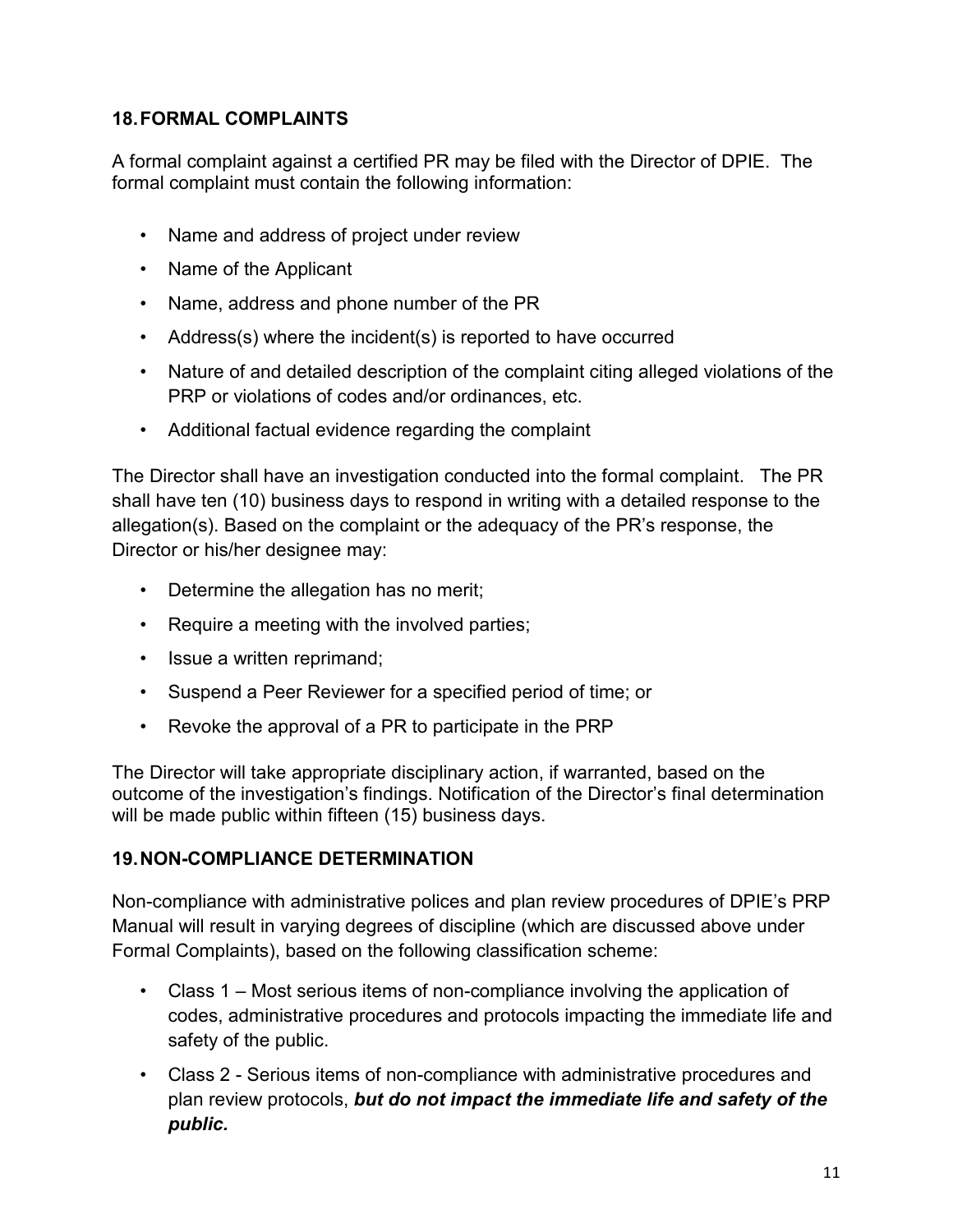• Class 3 – The least severe of the categories encompassing failure to comply with basic administrative procedures and plan review protocols. These items are considered less egregious in nature and do not impact the life and safety of the public.

These three classes of non-compliance are described below.

#### **Class 1 Non-Compliance Examples:**

- Conducting plan review based on improper codes, standards, guidelines and procedures, that could result in impact to life and safety of the public
- Conducting plan review without all the necessary plans
- Filing a false report on plan review
	- o Not conducting a thorough plan review
	- o Misrepresenting the plan review results
- Issuing fraudulent or unauthorized documents
- Pretending to be a certified PR prior to receiving full authorization from DPIE in the appropriate discipline(s)

#### **Class 2 Non-Compliance Examples:**

- Serving as a PR on a project in which the individual had prior or concurrent involvement in violation of the Conflict of Interest Policy
- Failure to maintain professional licensure and/or certification
- Failure to attend required training or meetings called by DPIE
- Not checking for all applicable documents associated with the discipline in which the PR is performing (i.e. Fire Protection Engineering Design Evaluation)
- Failure to ensure code compliance

#### **Class 3 Non-Compliance Examples:**

- Failure to obtain approved Notification from Applicant before starting the review
- Failure to stamp plans to signify the personnel performing the Peer Review tasks
- Failure to file complete and accurate information in applications, forms or reports, including the Peer Review Program Code Deficiency/Correction Reports shown in Appendices K and P
- Not providing the necessary reports as directed by the PRP Manual

#### **20.PENALTIES FOR VIOLATING PEER REVIEW PROGRAM POLICIES**

Penalties are set forth below for a Peer Reviewer who is found to be in violation of policies or protocols as determined by the Director. The following chart displays the level of disciplinary action for each class and frequency of violation. DPIE reserves the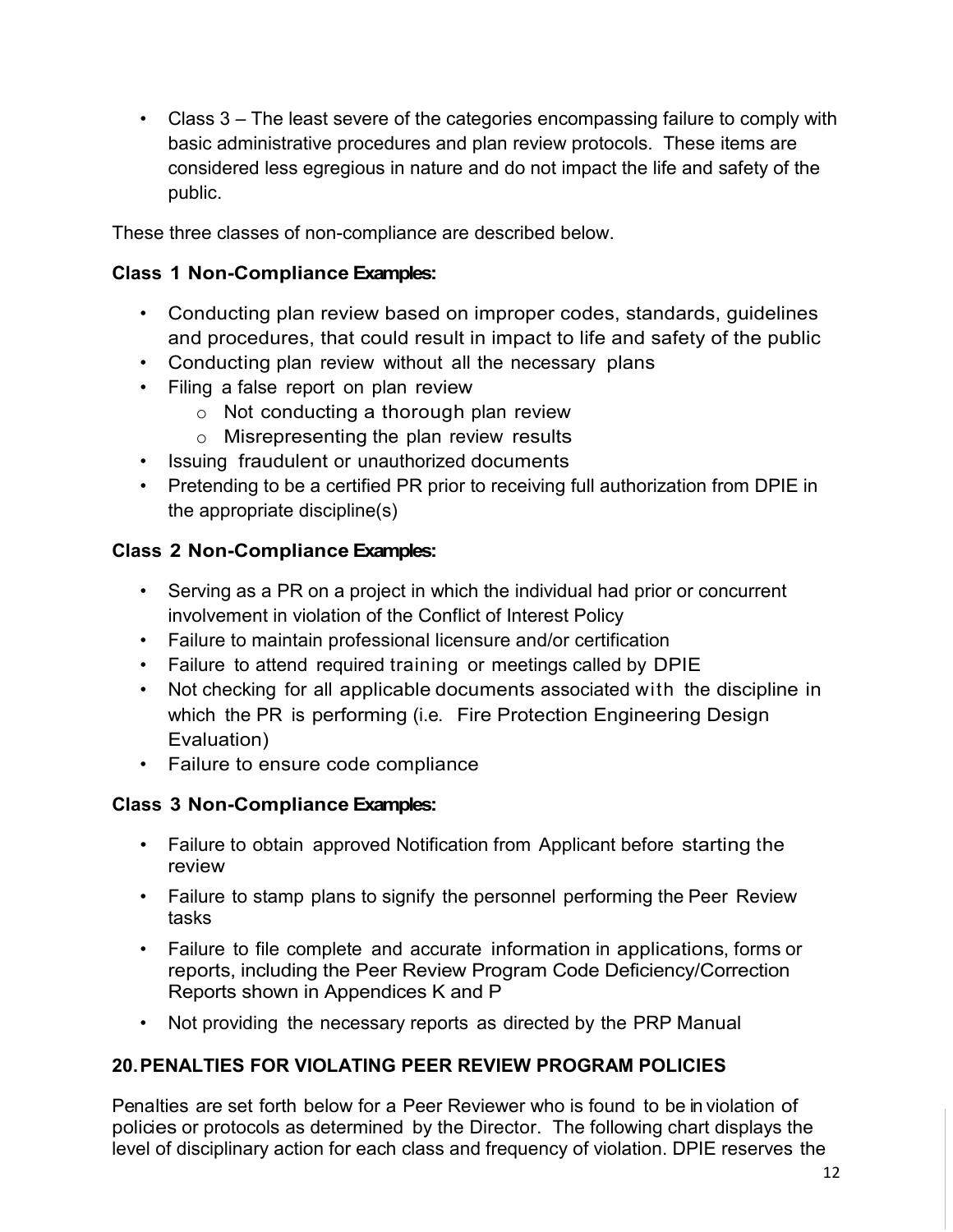right to expedite administrative actions, including PRP revocation, depending upon the severity of a violation.

| PEER REVIEW PROGRAM DISCIPLINARY ACTIONS |  |
|------------------------------------------|--|
| BY CLASS AND FREQUENCY                   |  |

|                                      | <b>FREQUENCY OF VIOLATIONS</b> |            |            |            |
|--------------------------------------|--------------------------------|------------|------------|------------|
| <b>CLASS OF</b><br><b>VIOLATIONS</b> |                                | 2          | 3          | 4          |
|                                      | Suspension                     | Revocation |            |            |
| 2                                    | Warning                        | Suspension | Revocation |            |
| 3                                    | Warning                        | Warning    | Suspension | Revocation |

Note -The warning letter will state a specific period of time that the PR remains on probation, after which time, the warning is removed from the certification file.

#### **21.REMOVAL FROM PROGRAM**

The Director is duly authorized to remove an individual PR from the PRP if it is determined that the PR has failed to perform his/her assigned duties through one or more of the following:

- Failure to perform the necessary peer review;
- Providing unacceptable reports;
- Not conforming to the requirements of the technical guidelines;
- Failure to meet the requirements of the County Code; or
- Engaging in a conflict of interest.

If it is alleged that the PR has violated the requirements of the PRP, the Director or his/her designee shall notify the PR of the allegation(s) in writing by way of USPS Certified and/or Registered Return Receipt Mail to the address of record. The PR shall have (10) business days to respond in writing with a detailed response to the allegation.

Designees shall not include DPIE plan reviewers involved in the project. Notification of the Director's final determination will be made public within fifteen (15) business days.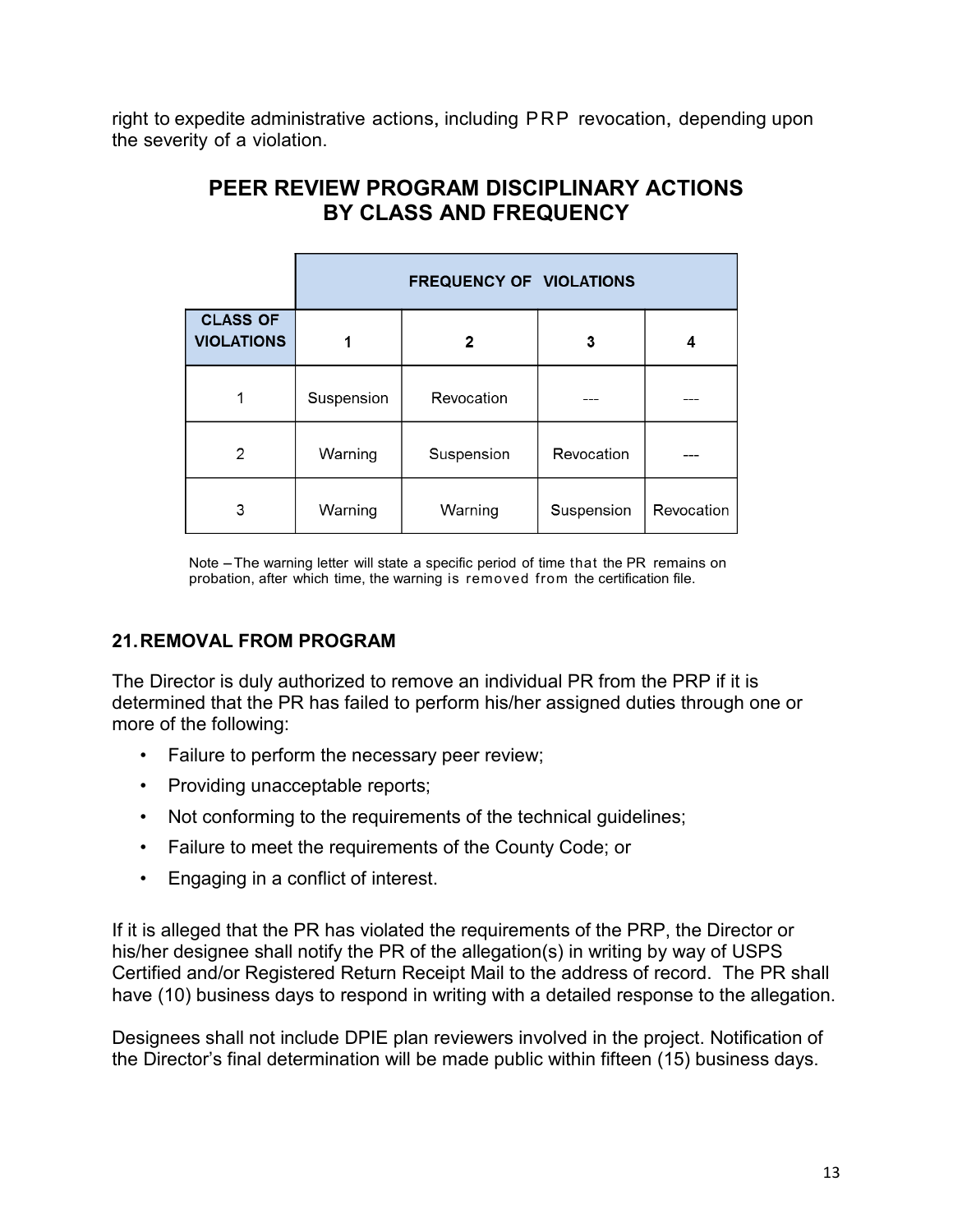#### **22.PEER REVIEW PROGRAM REINSTATEMENT**

To be eligible for reinstatement, the PR applicant shall comply with the following:

- Perform an additional eighty (80) hours of plan review training in the respective discipline as directed by the Building or Site/Road Plan Review divisions.
- Attend all training at DPIE headquarters.
- Receive instructions from the Building or Site/Road Plan Review divisions in the details and specifications that govern design of construction projects in Prince George's County.
- Apply the details and calculations in the review of actual projects that will be provided by the Building or Site/Road Plan Review divisions' section heads.
- Present the findings and recommendations to the Building or Site/Road Plan Review divisions' section heads.
- Receive at least a **satisfactory evaluation** from the Building or Site/Road Plan Review divisions' section heads on the completed reviews.
- Rectify previously identified deficiencies (i.e., acquiring licensure, etc.).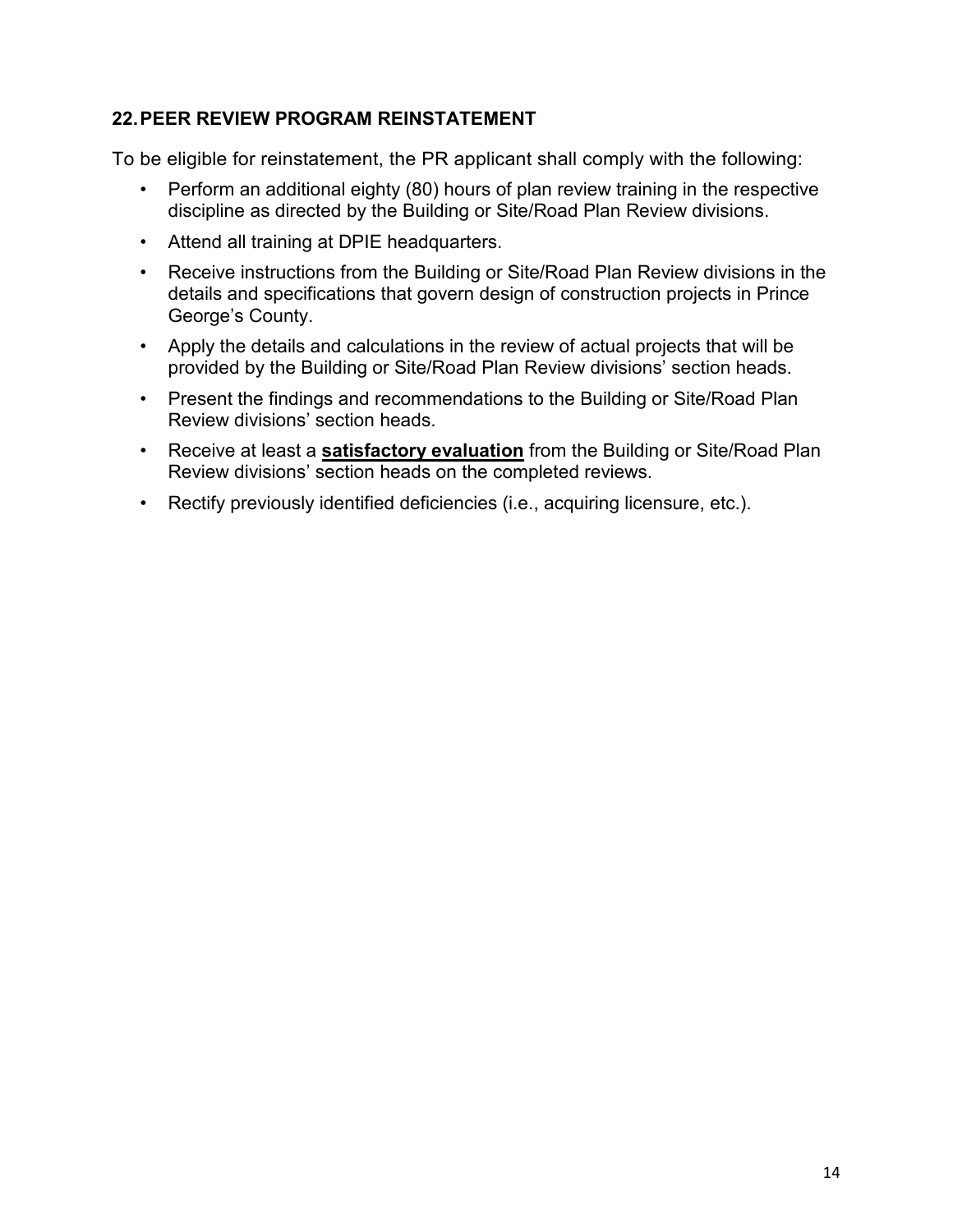### **PEER REVIEW PROGRAM MANUAL APPENDICES**

The following pages present the various appendices cited in the manual. These begin with four flow charts which depict how the major parties to the peer review process are intended to interact given their respective responsibilities. The charts also show how the flow of documents is expected to occur through the plan review and approval process.

The four major types of peer review processes are portrayed in Appendices A1 through A4, including:

- A1 Standard Building Plan Review Option 1
- A2 Alternate Building Plan Review Option 2 (concurrent reviews by discipline/agency)
- A3 Digital Building Plan Review Option 3
- A4 Site/Road Plan Review Option 4

The remaining appendices provide illustrations of the various forms to be used by prospective peer reviewers to become certified and approved, by applicants to notify DPIE of their intent to use the PRP for a project and its timeline and by PRs to document the results of their reviews. These appendices are listed below:

- B Application for Certification of a Peer Reviewer
- C Indemnification and Acknowledgement by Peer Reviewer
- D Acknowledgement of Conflict of Interest (COI) Policy
- E Approved Lists of Building Plan Reviewers and Site/Road Plan Reviewers
- F Notification of Intent to Use Peer Review Program for Building Permits
- G Notification of Intent to Use Peer Review Program for Site/Road Permits
- H Building Permit Peer Review Project Information and Timeline
- I Peer Review Stamp
- J Peer Review Approval Letter
- K Building Permit Peer Review Program Code Deficiency/Correction Report
- L Building Permit Peer Review Plan Verification Form
- M Site/Road Permit Peer Review Project Information and Timeline
- N Site/Road Permit Revision Stamps
- O Site/Road Permit Peer Review Program Code Deficiency/Correction Report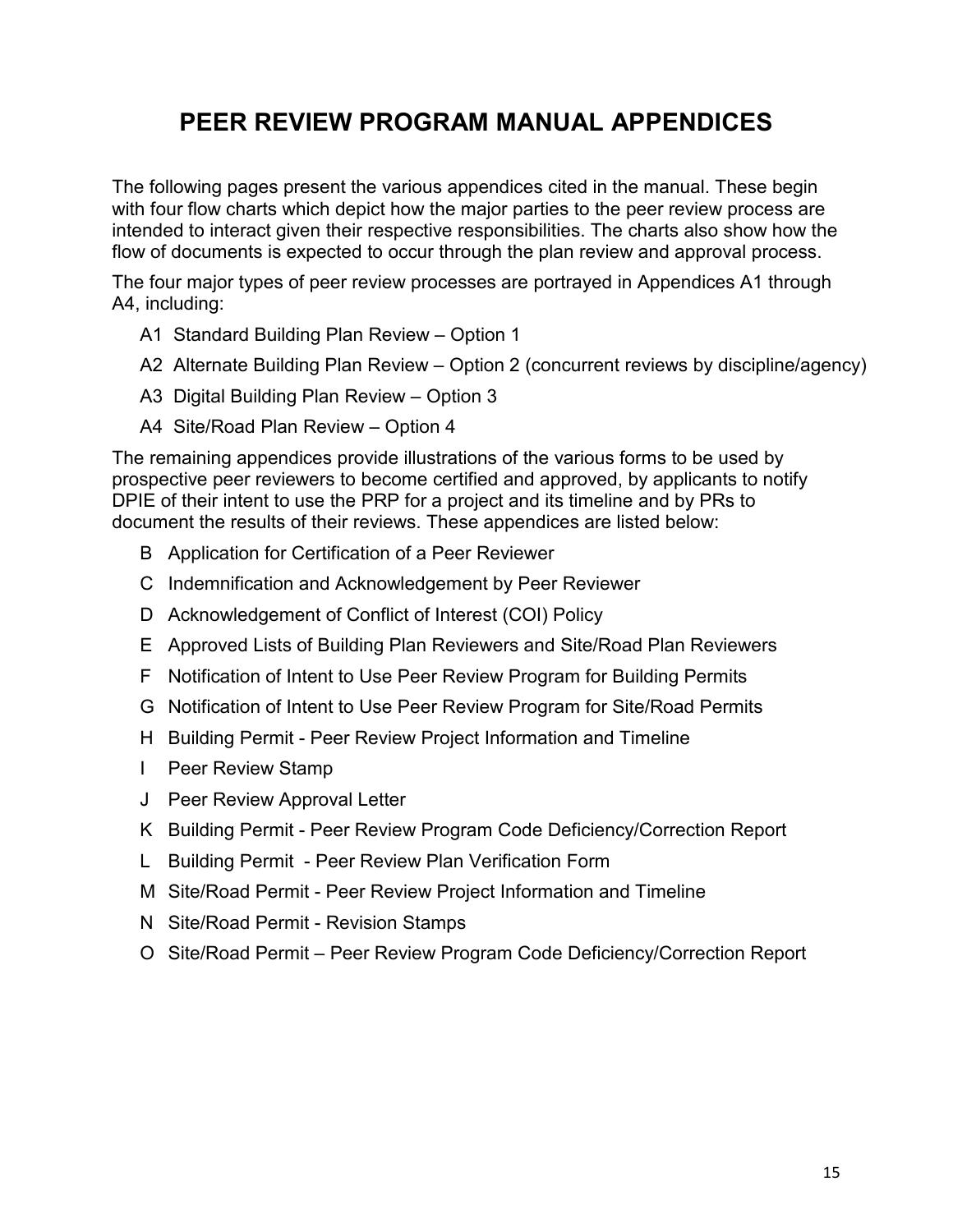### **STANDARD BUILDING PERMIT PEER REVIEW PROCESS (Option 1)**

This flowchart highlights DPIE's standard plan submission process for building permit projects.

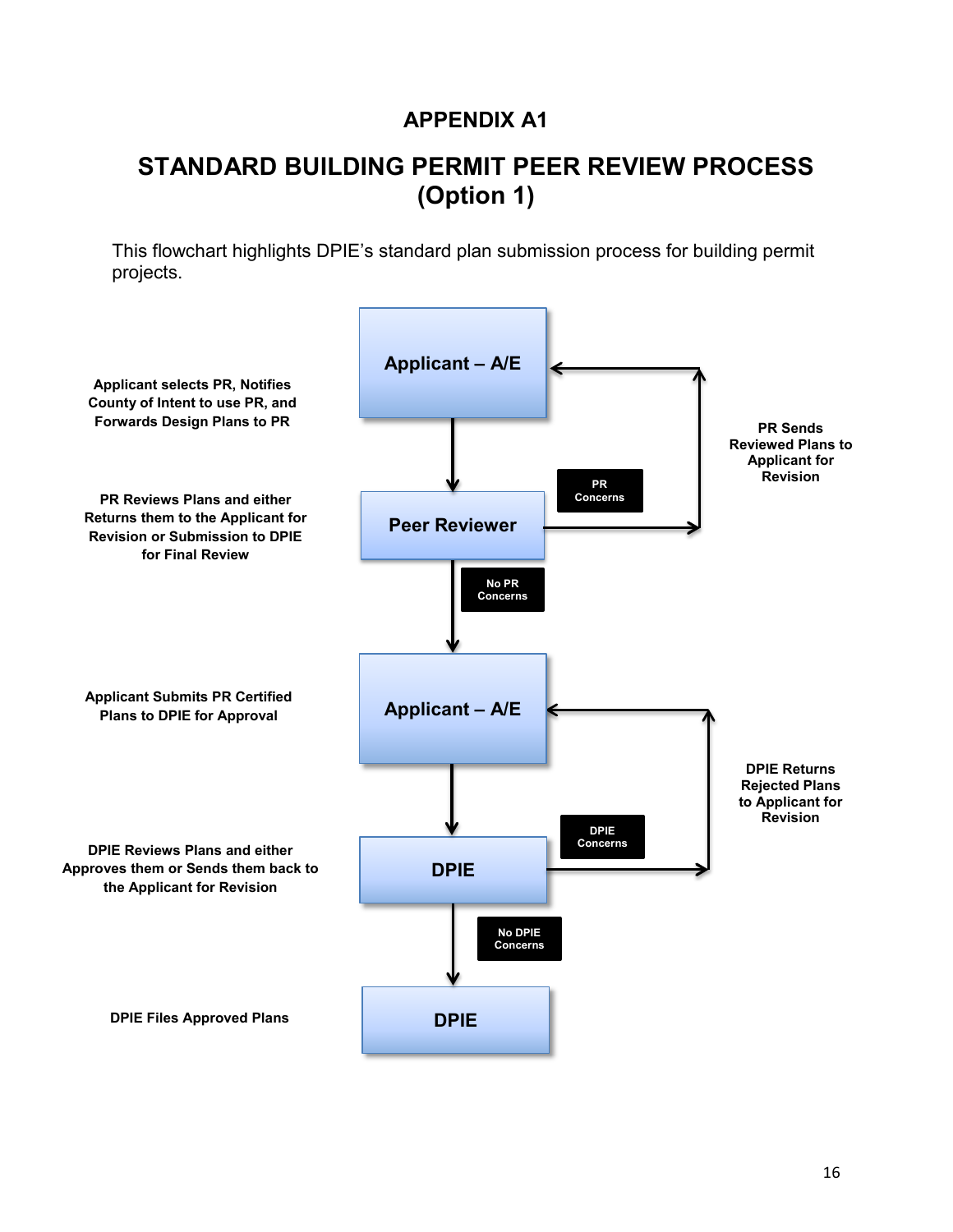### **ALTERNATE BUILDING PERMIT PEER REVIEW PROCESS (Option 2)**

This flowchart highlights the alternate plan submittal process where the Peer Reviewer's process is adjusted to allow concurrent processing by other disciplines or agencies to expedite the overall building permit plan review process.

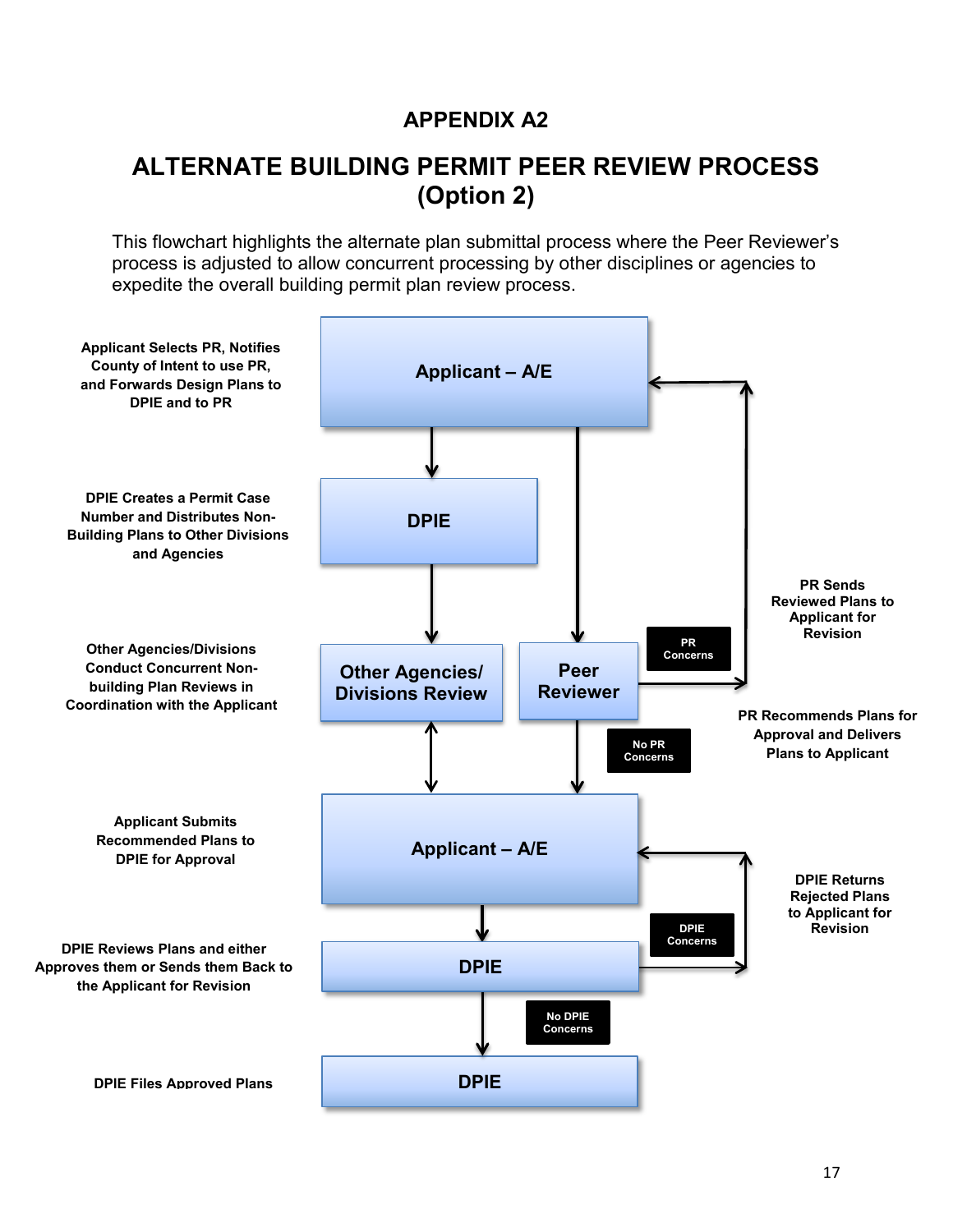### **DIGITAL BUILDING PERMIT PEER REVIEW PROCESS (Option 3)**

This flowchart highlights DPIE's digital plan submission process for building permit through the ePlan system. plan submittal process involving a Peer Reviewer is adapted to the ePlan system.

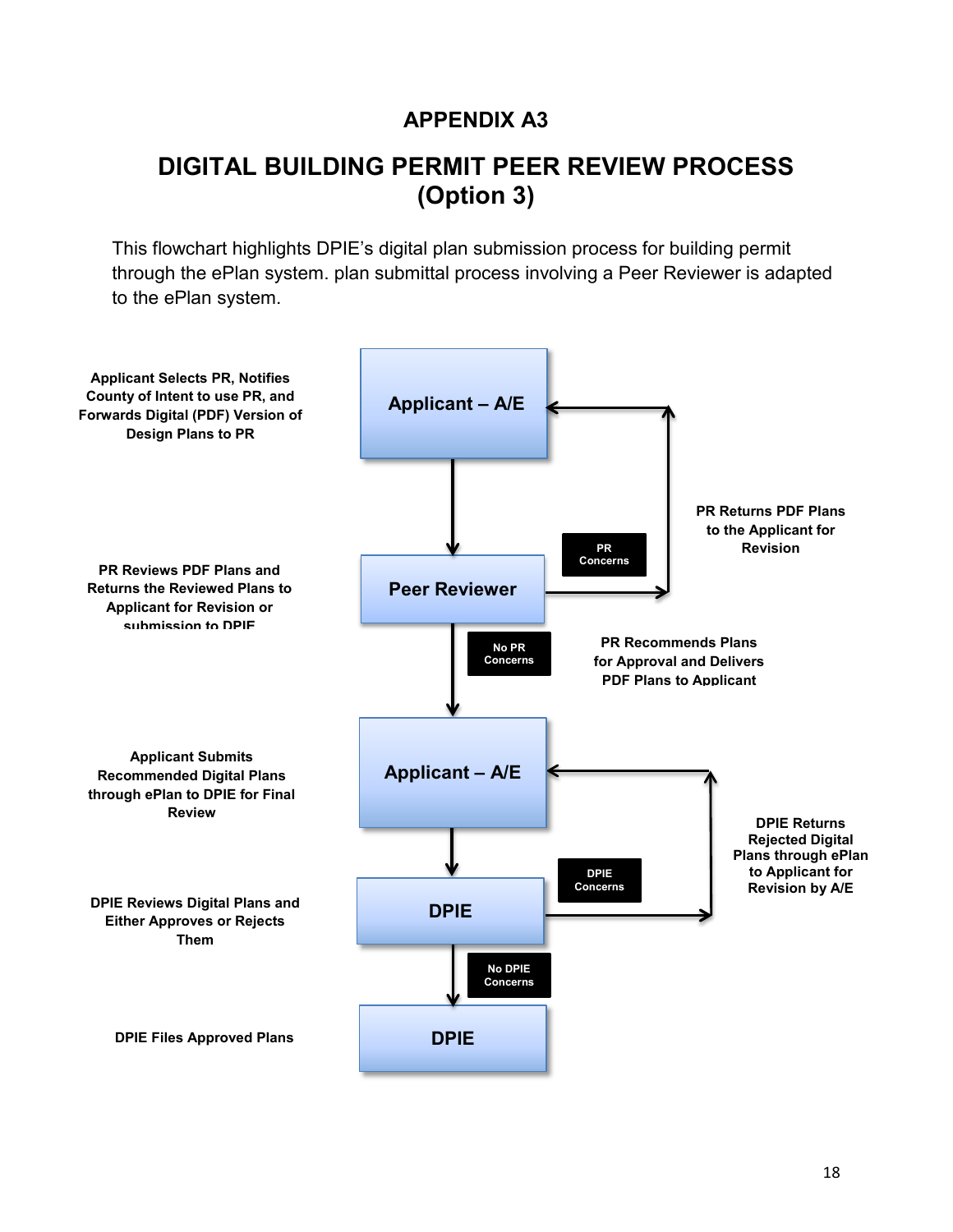### **STANDARD SITE/ROAD PERMIT PEER REVIEW PROCESS**

This flowchart shows DPIE's plan submittal process for Site/Road permit projects.

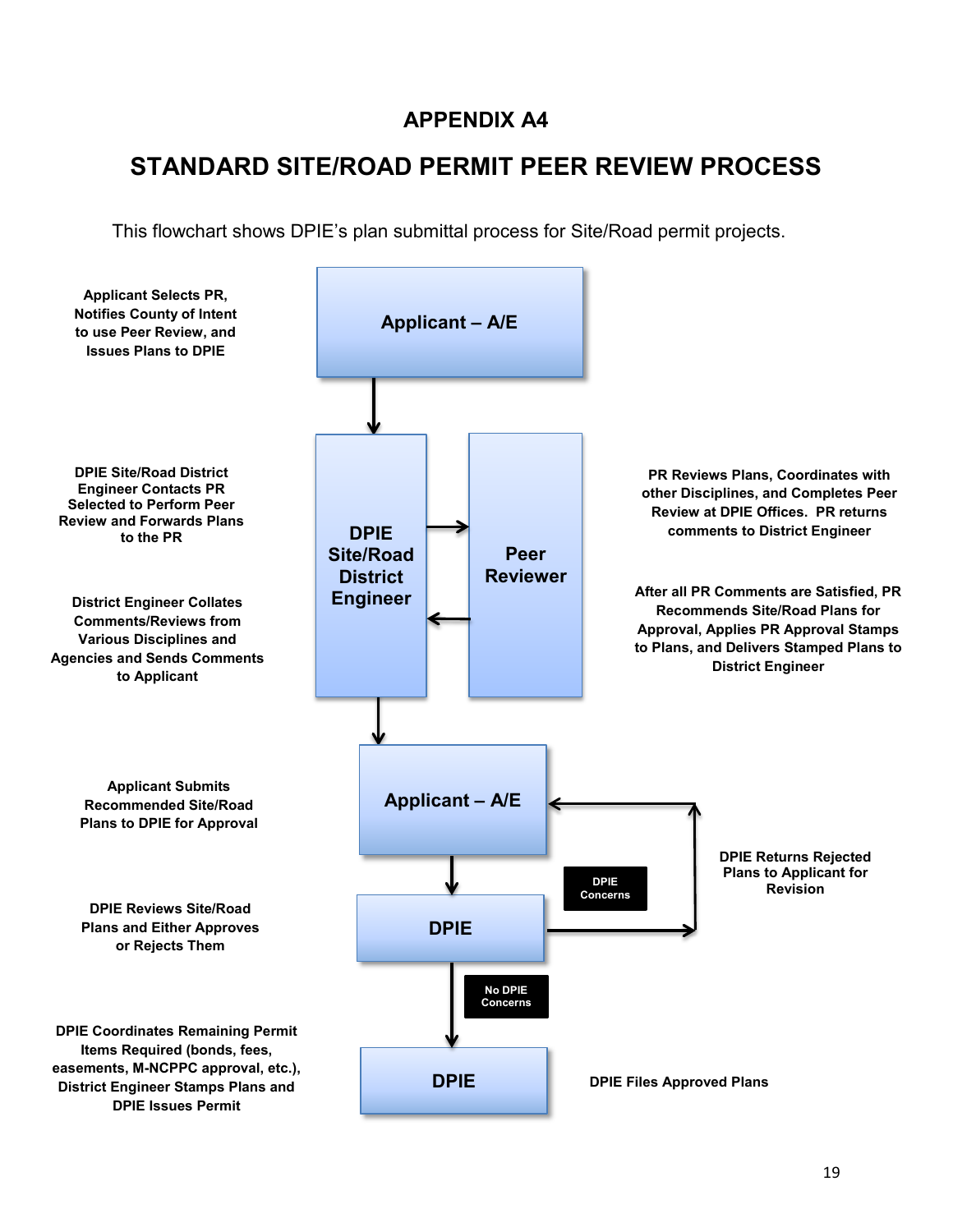### **APPENDIX B**

### **APPLICATION FOR CERTIFICATION OF A PEER REVIEWER**

| <b>NAME:</b>    | <b>DATE OF APPLICATION:</b> |
|-----------------|-----------------------------|
| <b>ADDRESS:</b> | CITY:                       |
| <b>STATE::</b>  | ZIP CODE:                   |

#### **REQUESTED RECOGNITION**

| <b>CHECK ONE OR MORE, AS APPLICABLE</b> |                                                  |                |                    |                                    |  |  |
|-----------------------------------------|--------------------------------------------------|----------------|--------------------|------------------------------------|--|--|
|                                         | □ Commercial Building Plan Review                |                |                    | □ Residential Building Plan Review |  |  |
| Site/Road Plan Review                   |                                                  |                |                    |                                    |  |  |
|                                         |                                                  |                |                    |                                    |  |  |
|                                         | <b>DISCIPLINES (Check applicable discipline)</b> |                |                    |                                    |  |  |
| ∃ Architectural.                        | ∃ Structural                                     | Mechanical     | Electrical         | ∃ Fire                             |  |  |
| ∃ Site/Civil                            | $\Box$ Floodplain                                | $\Box$ Traffic | $\Box$ Road/Bridge | □ Geotechnical<br>Utilitv          |  |  |

#### **APPLICANT INFORMATION**

| <b>NAME:</b>       | <b>PROFESSIONAL LICENSE/CERTIFICATION:</b> |
|--------------------|--------------------------------------------|
| <b>PHONE:</b>      | FAX:                                       |
| <b>CELL PHONE:</b> | <b>E-MAIL ADDRESS:</b>                     |

#### **CHECK ONE (OR BOTH IF APPROPRIATE):**

PROFESSIONAL ENGINEER LICENSED IN THE STATE OF MARYLAND

ARCHITECT LICENSED IN THE STATE OF MARYLAND

**THE FOLLOWING MUST BE SUBMITTED WITH THE APPLICATION:**

• Resume

• Copy of driver's license

• Copy of the State of Maryland professional license

**Note: Applicants are required to inform DPIE of any change in employment, address and contact information within 30 days of the effective date of the change.**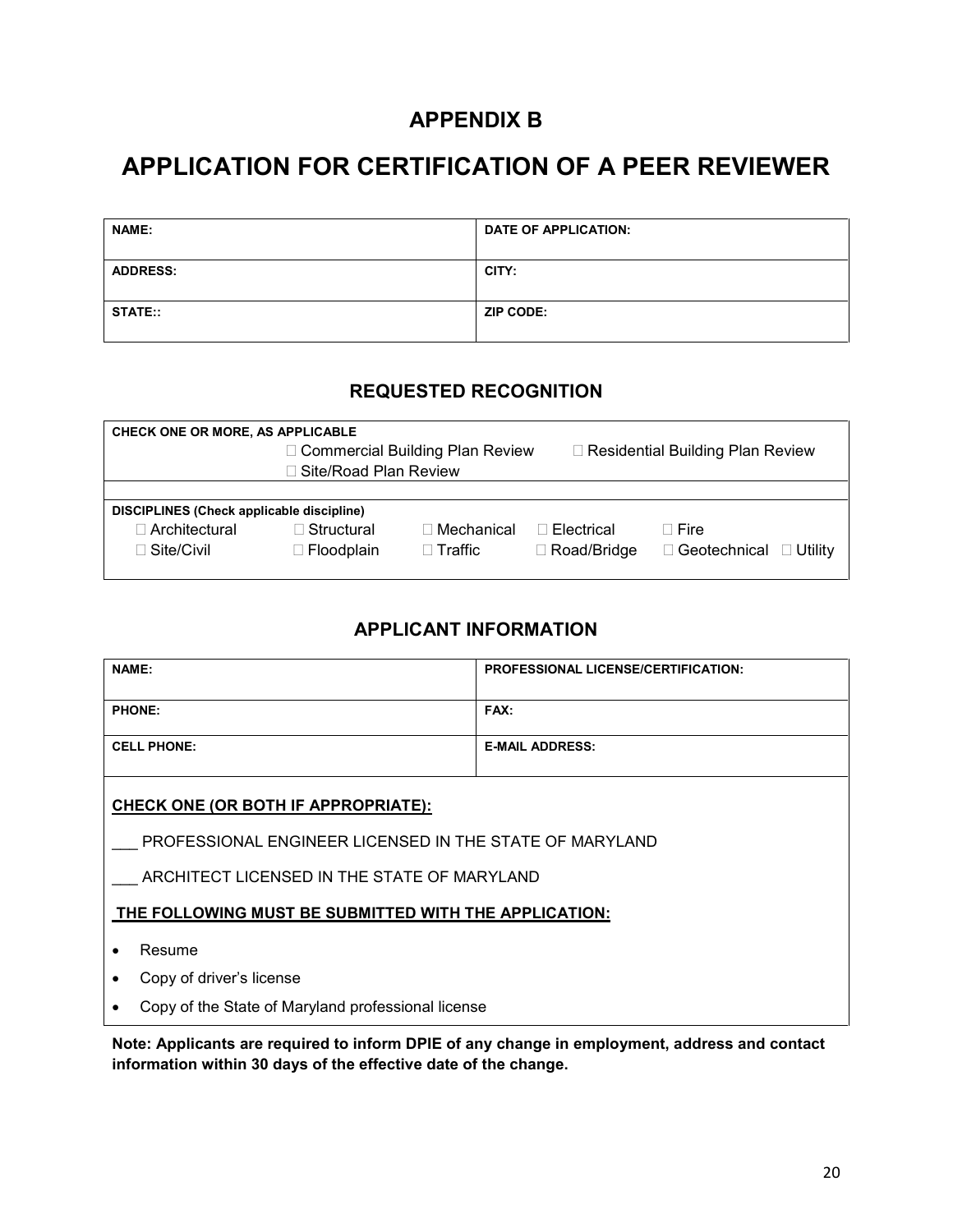#### **PROJECT HISTORY REPORT**

#### **Provide information as requested about peer reviewer's five most recent projects:**

#### **PROJECT #1**

NAME AND/OR ADDRESS OF PROJECT

OVERALL CONSTRUCTION VALUE

ROLE OF THE PEER REVIEWER IN THE PROJECT

NAME/TELEPHONE# OR E-MAIL# OF CLIENT OR PROJECT OWNER

#### **PROJECT #2**

NAME AND/OR ADDRESS OF PROJECT

OVERALL CONSTRUCTION VALUE

ROLE OF THE PEER REVIEWER IN THE PROJECT

NAME/TELEPHONE# OR E-MAIL# OF CLIENT OR PROJECT OWNER

#### **PROJECT #3**

NAME AND/OR ADDRESS OF PROJECT

OVERALL CONSTRUCTION VALUE

ROLE OF THE PEER REVIEWER IN THE PROJECT

NAME/TELEPHONE# OR E-MAIL# OF CLIENT OR PROJECT OWNER

#### **PROJECT #4**

NAME AND/OR ADDRESS OF PROJECT

OVERALL CONSTRUCTION VALUE

ROLE OF THE PEER REVIEWER IN THE PROJECT

NAME/TELEPHONE# OR E-MAIL# OF CLIENT OR PROJECT OWNER

**PROJECT #5**

NAME AND/OR ADDRESS OF PROJECT

OVERALL CONSTRUCTION VALUE

ROLE OF THE PEER REVIEWER IN THE PROJECT

NAME/TELEPHONE# OR E-MAIL# OF CLIENT OR PROJECT OWNER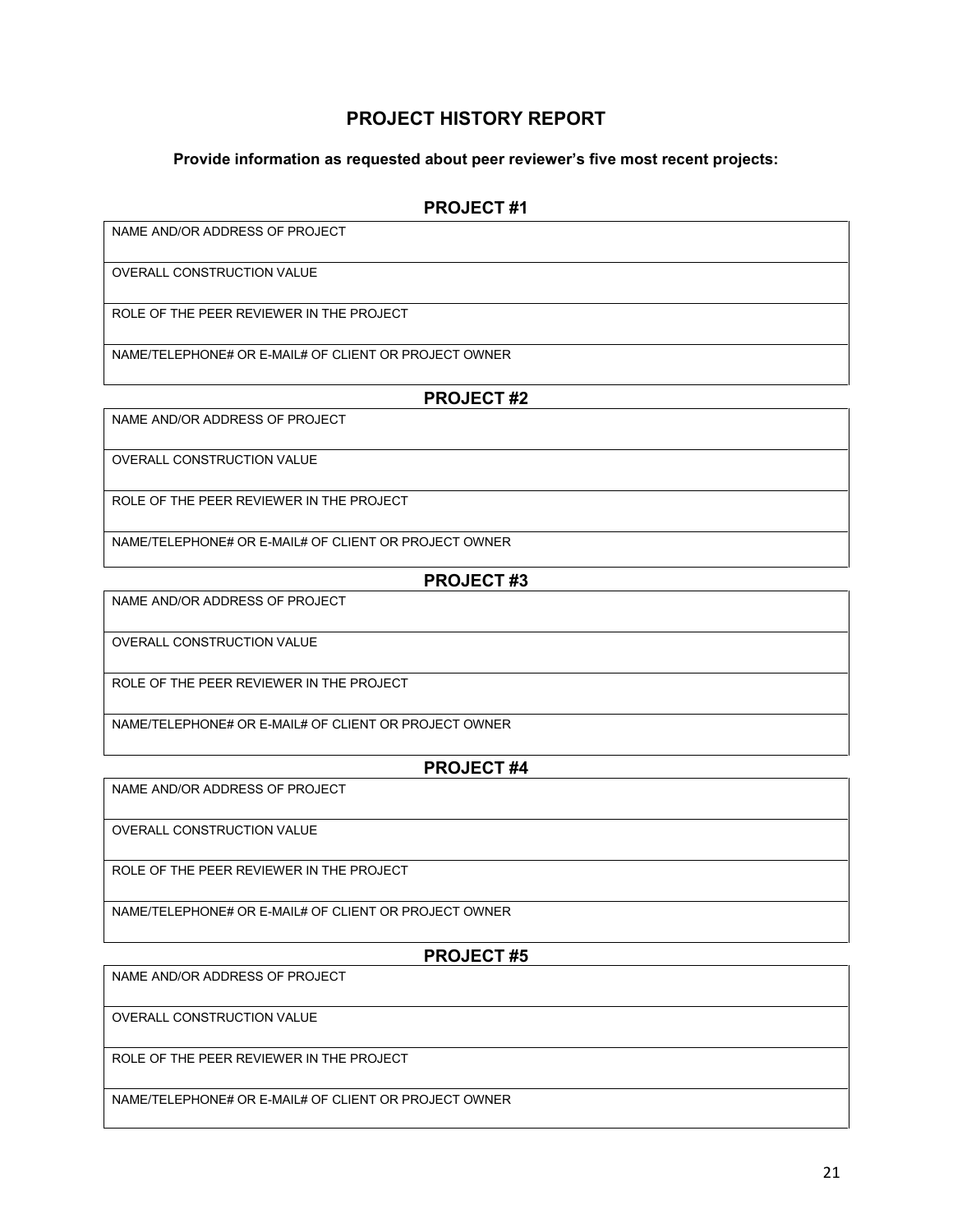#### **STATEMENT BY PEER REVIEWER**

 $\mathsf{I}, \mathsf{I}$ 

declare that the information contained in this application and in its supporting documentation, to the best of my knowledge, is true, correct and complete. I also declare that I agree to abide by the conditions of the peer review program as set forth in the published policies and procedures, and quality control methods:

\_\_\_\_\_\_\_\_\_\_\_\_\_\_\_\_\_\_\_\_\_\_\_\_\_\_\_\_\_\_\_\_\_\_\_\_\_\_\_\_\_\_\_\_\_\_\_\_\_\_\_\_\_\_\_\_\_\_\_\_\_\_\_\_\_\_\_\_\_\_

signature date date of the state of the state date of the state date of the state date

#### **CRIMINAL PENALTIES FOR MAKING FALSE STATEMENTS**

Any person convicted of making false statements shall be fined not more than \$1,000 or imprisoned for not more than 180 days, or both. A person commits the offense of making false statements, if that person willfully makes a false statement that is, in fact, material, in writing, directly or indirectly, to any instrumentality of the Prince George's County Government, under circumstances in which the statement could reasonably be expected to be relied upon as true.

#### **ATTACHED DOCUMENTS** *(Check box for attached documents)*

- $\Box$  Copies of Peer Reviewer's professional license(s), certification(s) and driver's license
- Indemnification and Acknowledgement by Peer Reviewer
- □ Acknowledgement of Conflict of Interest Policy for Peer Reviewer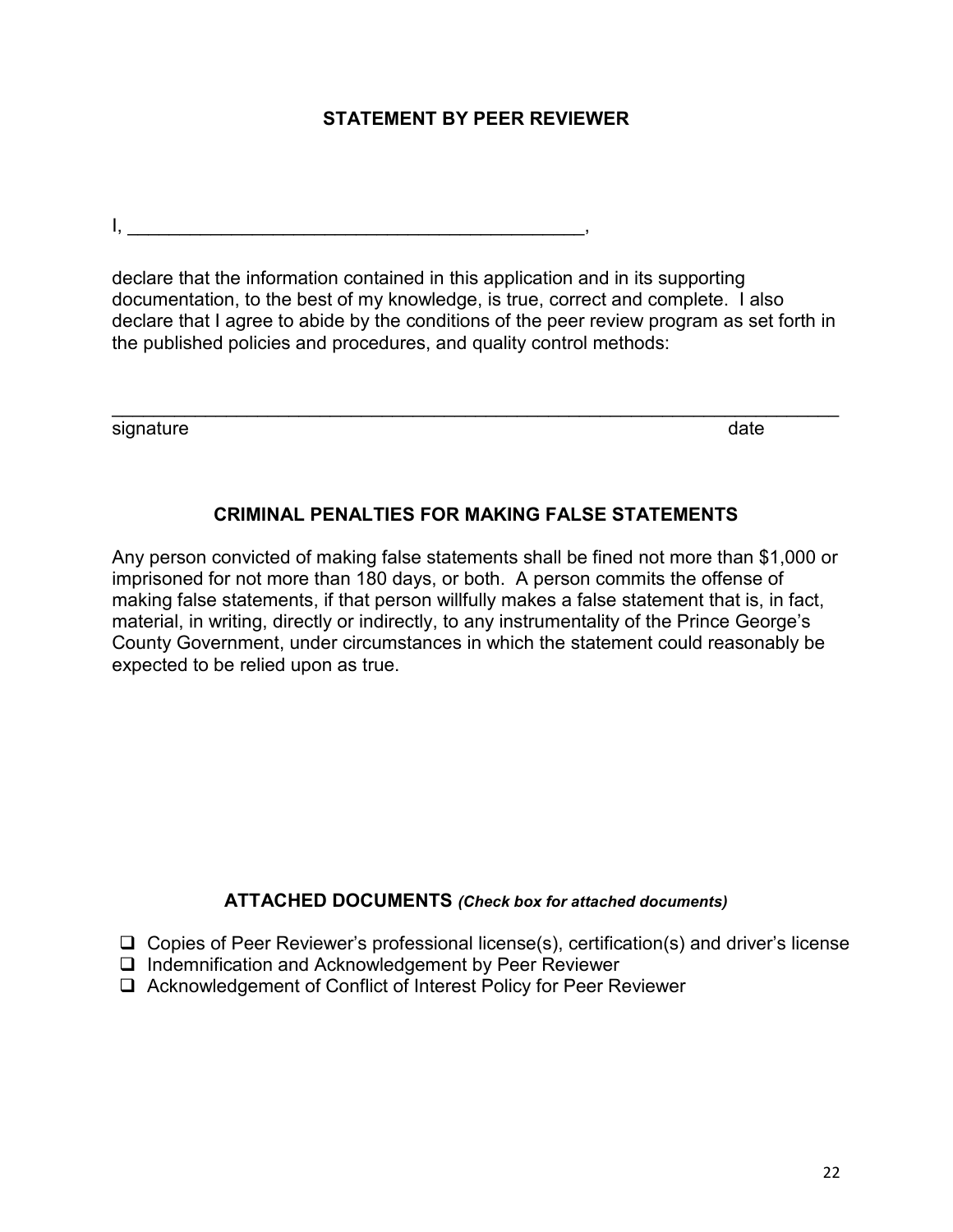### **APPENDIX C**

### **INDEMNIFICATION AND ACKNOWLEDGEMENT BY PEER REVIEWER**

This indemnification and acknowledgement is executed by the undersigned as consideration for certification as a Peer Reviewer (PR) to perform plan review services for construction projects in Prince George's County. The undersigned acknowledges that this document will remain on file with the County and will apply to all projects for which the undersigned is retained to perform plan review services.

**1. Indemnification:** The undersigned PR does hereby covenant and agree to waive all claims, release, indemnify, defend, and hold harmless the County and any and all of its officials, officers, agents, and employees in both their public and private capacities from any and all liability, claims, suits, demands, or causes of action including all expenses of litigation and/or settlement that may arise by reason of injury or death or debt of any person, or for loss of, damage to, or loss of use of any property resulting from the undersigned's negligent acts or omissions or the negligent acts or omissions of the undersigned's employees, agents or subcontractors relating to the performance of plan review services for construction projects in Prince George's County. This indemnification is applicable to the extent that the PR is responsible for such damages, liabilities and costs on a comparative basis of fault and responsibility between the PR and the County. Neither the County nor the PR shall be obligated to indemnify the other party in any manner whatsoever for the other party's own sole and partial negligence.

**2. Not Employee or Subcontractor of County:** The undersigned acknowledges that he or she, if an individual, or an entity, will contract directly with the owner or contractor for performance of plan review services on terms approved by the parties. The undersigned and the officers, agents, employees and subcontractors of the undersigned shall not be deemed officers, agents, employees or subcontractors of the County. The County shall have no liability to the undersigned or to any person retained by the undersigned, including but not limited to, liability for payment for services.

| Peer Reviewer: |                                       |
|----------------|---------------------------------------|
|                | (Print Full Legal Name of Individual) |
| Date:          |                                       |
| Title:         |                                       |
| Signature:     |                                       |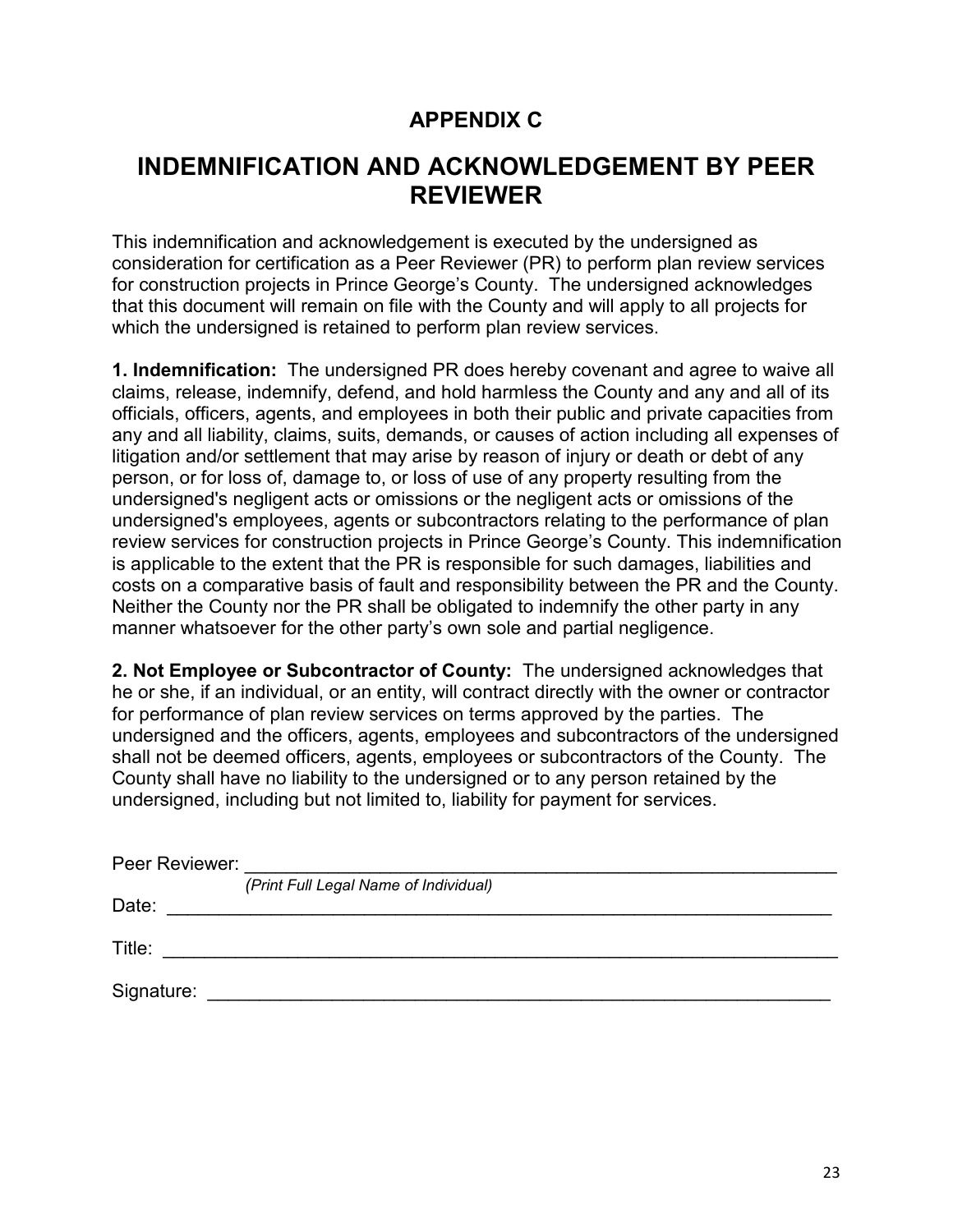### **APPENDIX D**

### **ACKNOWLEDGEMENT OF CONFLICT OF INTEREST (COI) POLICY**

As a condition of performing plan review, the undersigned Peer Reviewer (PR) acknowledges that he/she has read and agrees to comply with the Conflict of Interest policy of the Peer Review Program.

The undersigned declares that:

- 1. There is no conflict of interest on his/her part or the part of its regular or contract employees.
- 2. Employees or contractors with conflicts will be disqualified from the review process.
- 3. Employees or contractors are aware that they must report any changes to their COI status to their supervisors as soon as the employees or contractors are aware of the changes.
- 4. The applicant will handle any complaint promptly and will resolve all cases where conflicts are suspected or proven.
- 5. COI training is provided to all employees to ensure compliance with Applicants' written COI policies and procedures.
- 6. Peer Reviewer will not supervise or perform Peer Review for the following projects:
	- A. Projects in which the PR, or any of his/her employees, subcontractors or agents has a substantial interest, participated in the design, preparation of plans or construction.
	- B. Projects involving owners, contractors or subcontractors in which the PR or any of his /her employees, subcontractors or agents has a substantial interest.
- 7. Peer Reviewer and his/her employer will not engage in the design, construction, inspection, or sale of properties or structures for which he/she is performing peer review services.

| Date:      |  |
|------------|--|
| Title:     |  |
| Signature: |  |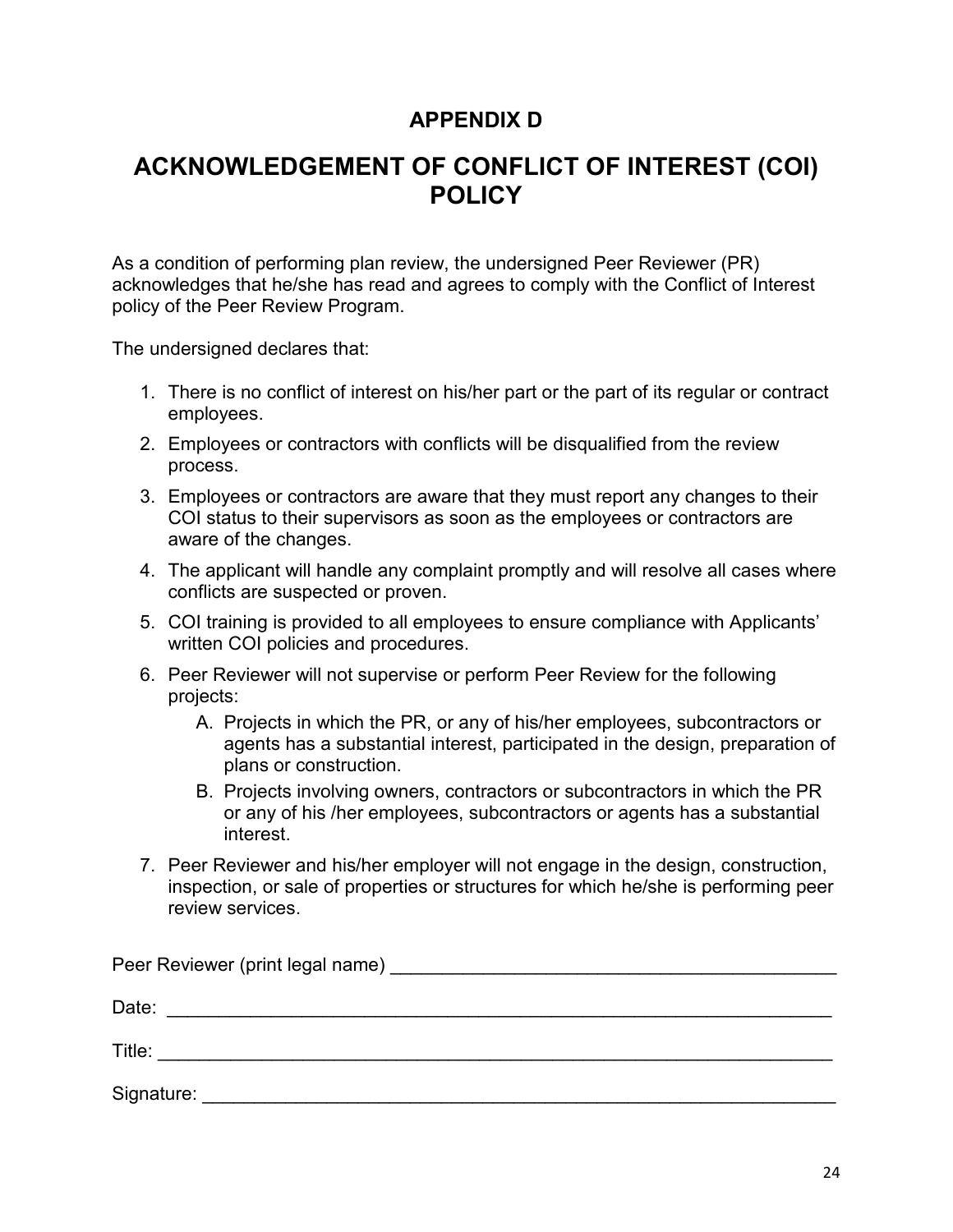### **APPENDIX E**

### **APPROVED LISTS OF BUILDING PLAN REVIEWERS AND SITE/ROAD PLAN REVIEWERS**

Current listings of DPIE-certified peer reviewers for Building and Site/Road Plan Review can be obtained at:

• [http://www.princegeorgescountymd.gov/sites/DPIE/Resources/Pages/Peer-Review-](http://www.princegeorgescountymd.gov/sites/DPIE/Resources/Pages/Peer-Review-Program.aspx)[Program.aspx](http://www.princegeorgescountymd.gov/sites/DPIE/Resources/Pages/Peer-Review-Program.aspx)

These listings provide the names, affiliations, disciplines, phone numbers, and e-mail addresses of DPIE-certified peer reviewers.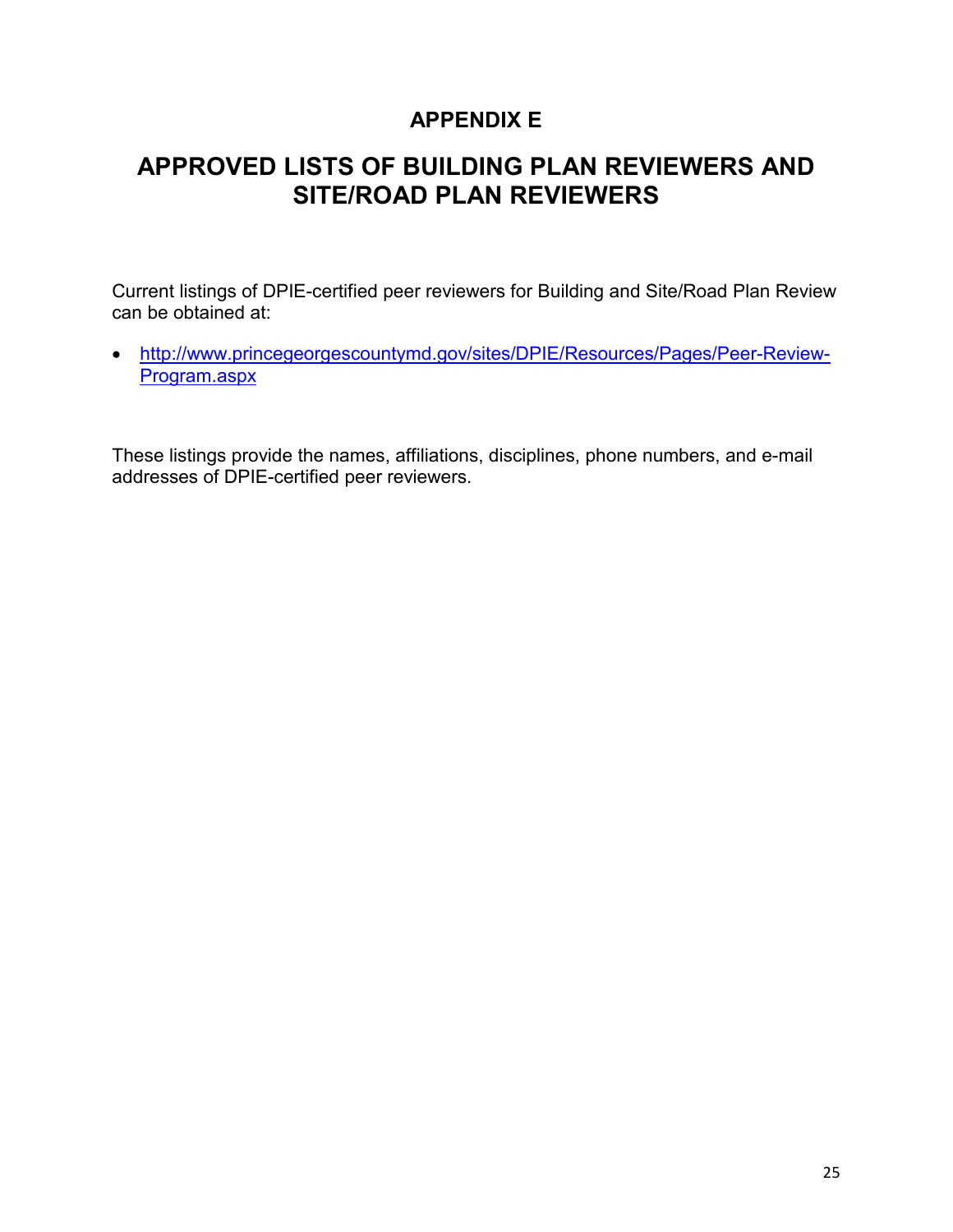### **APPENDIX F**

### **Prince George's County Government Department of Permitting, Inspections & Enforcement Building Plan Review Division**

### **NOTIFICATION OF INTENT TO USE PEER REVIEW PROGRAM FOR BUILDING PERMITS**

The purpose of this Notification is to advise the Department of Permitting, Inspections and Enforcement (DPIE) of the owner's/developer's intention to utilize Peer Review Program for the following project:

|    | <b>PROJECT INFORMATION</b>         | Date: $\frac{1}{\sqrt{1-\frac{1}{2}} \cdot \frac{1}{2}}$ |
|----|------------------------------------|----------------------------------------------------------|
|    | 1. Project Name:                   |                                                          |
|    | 2. Project Address:                |                                                          |
|    |                                    |                                                          |
|    |                                    |                                                          |
|    |                                    |                                                          |
| 3. | Project Description:               |                                                          |
|    |                                    |                                                          |
|    |                                    |                                                          |
|    |                                    |                                                          |
|    |                                    |                                                          |
|    |                                    |                                                          |
| 4. |                                    |                                                          |
|    | 5. Design Engineering Firm(s):     |                                                          |
|    | <b>OWNER/DEVELOPER INFORMATION</b> |                                                          |
|    | 1. Owner/Developer Name:           |                                                          |
|    |                                    |                                                          |
|    |                                    |                                                          |
|    |                                    |                                                          |
|    |                                    |                                                          |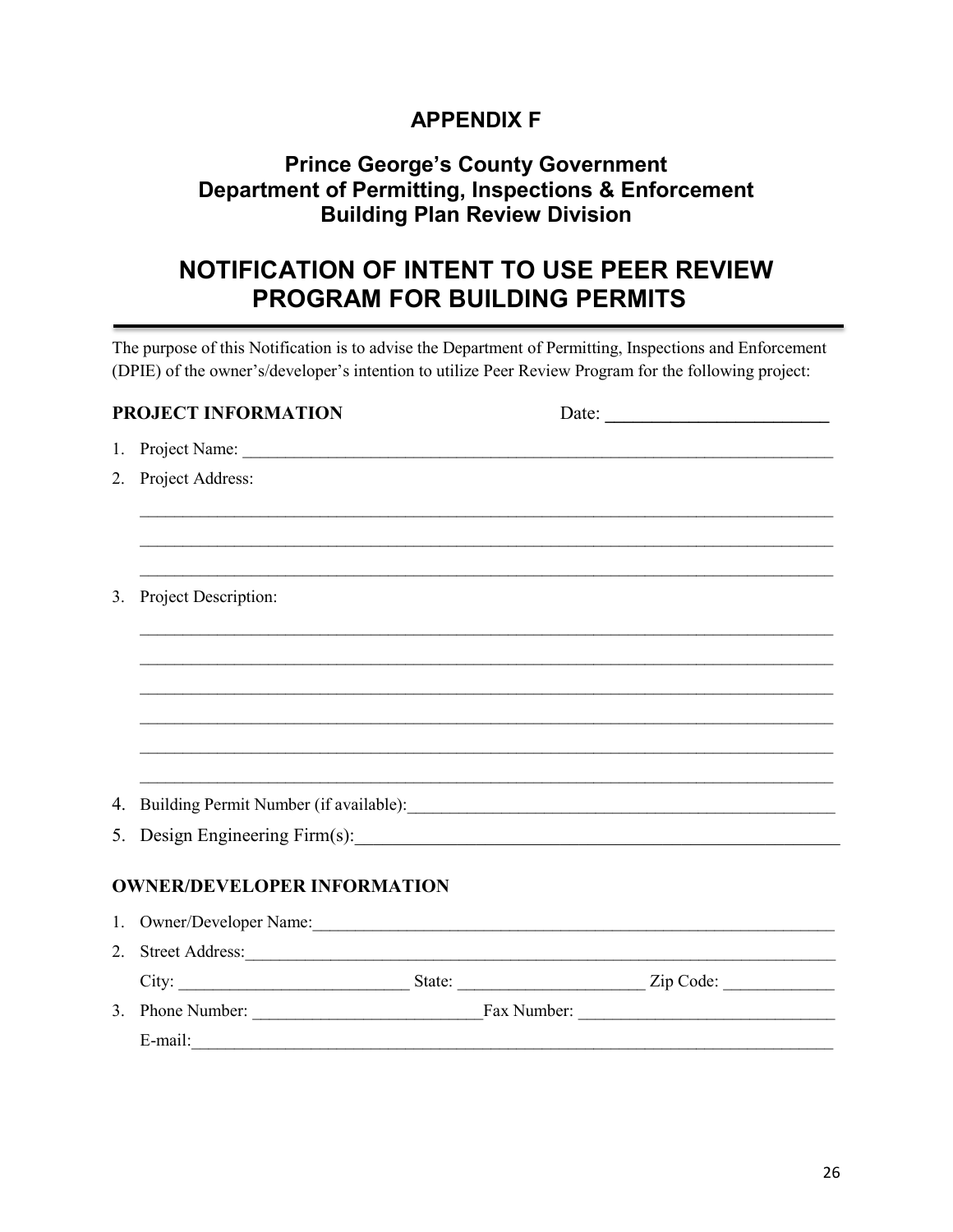#### **INSTRUCTIONS**

- 1. Submit notification by e-mail to the *Peer Review Program Coordinator at:*  [PeerReviewCoordinator@co.pg.md.us](mailto:PeerReviewCoordinator@co.pg.md.us) of your intent to use peer review for the project. *Important: Please provide the building permit number, if permit was applied for prior to this notification.*
- 2. Provide a list of all peer reviewers for the project in the table below:

| Peer reviewer | Discipline | Phone number | E-mail |
|---------------|------------|--------------|--------|
|               |            |              |        |
|               |            |              |        |
|               |            |              |        |
|               |            |              |        |
|               |            |              |        |
|               |            |              |        |
|               |            |              |        |

Note: Only peer reviewers certified by DPIE are permitted to conduct Building Plan peer review. Refer to the official website of Prince George's County for current list of certified peer reviewers: [Peer Reviewers List for Building Plan Review](http://www.princegeorgescountymd.gov/sites/DPIE/Resources/Pages/Peer-Review-Program.aspx)

- 3. When the peer review is completed, the peer reviewer should deliver the following documents to the owner/developer or the owner/developer's representative:
	- a. Peer review certifications for all disciplines
	- b. Building Permit Peer Review Program Code Deficiency/Correction Report (Appendix K)
	- c. Four complete final plan sets submitted for approval with peer reviewer's stamp affixed on all sheets (only two final plan sets are required to be submitted for fire alarm/fire suppression systems)
	- d. Statement issued by the Peer Reviewer attesting that the four final plan sets submitted for approval are complete and contain all sheets as listed on the title sheet of each plan set.

#### **PERMIT APPLICATION:**

When submitting for a permit, the following documents *are* required:

- a. All documents listed in # 3 above.
- b. Verification form (see Appendix L)
- c. PDF files of the documents 3.a, 3.b, & 3.d listed above. PDFs should be sent to DPIE Peer Review Program Coordinator via e-mail.
- d. **Notify the Peer Review Program Coordinator by e-mail upon permit application** so the project can be placed on the expedited list.
- e. Consult the Permit Office and the County Website for additional documents/plans that might be required with a building permit submission.

#### **APPROVALS REQUIRED BY OTHER AGENCIES/DIVISIONS:**

- a. WSSC
- b. M-NCPPC
- c. Health Department
- d. DPIE Site/Road Plan Review Division
- e. Submission of Third Party Inspection Program (TPIP) documentation for approval by DPIE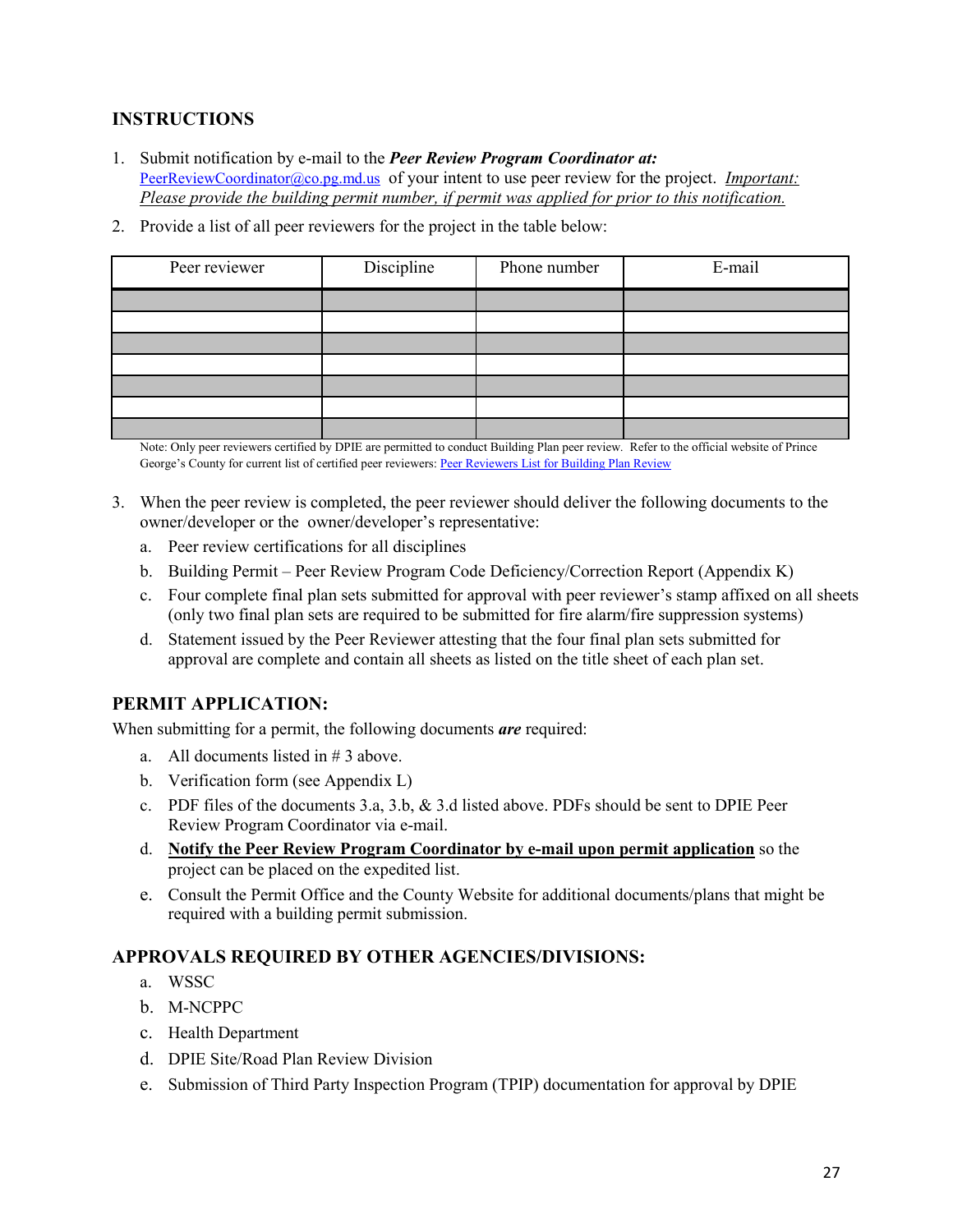### **APPENDIX G**

### **Prince George's County Government Department of Permitting, Inspections & Enforcement Site/Road Plan Review Division**

### **NOTIFICATION OF INTENT TO USE PEER REVIEW PROGRAM FOR SITE/ROAD PERMITS**

The purpose of this Notification is to advise the Department of Permitting, Inspections and Enforcement (DPIE) of the owner's/developer's intention to utilize the Peer Review Program for the following project:

| <b>PROJECT INFORMATION</b>         | Date:                                                                                                                                                                                                                          |
|------------------------------------|--------------------------------------------------------------------------------------------------------------------------------------------------------------------------------------------------------------------------------|
|                                    | 1. Project Name:                                                                                                                                                                                                               |
|                                    |                                                                                                                                                                                                                                |
|                                    | 3. Project Description:                                                                                                                                                                                                        |
|                                    |                                                                                                                                                                                                                                |
|                                    |                                                                                                                                                                                                                                |
|                                    |                                                                                                                                                                                                                                |
| <b>OWNER/DEVELOPER INFORMATION</b> |                                                                                                                                                                                                                                |
|                                    | 1. Owner/Developer Name: 1. Communication of the United States of the United States of the United States of the United States of the United States of the United States of the United States of the United States of the Unite |
|                                    | 2. Street Address:                                                                                                                                                                                                             |
|                                    |                                                                                                                                                                                                                                |
|                                    |                                                                                                                                                                                                                                |
|                                    |                                                                                                                                                                                                                                |
|                                    |                                                                                                                                                                                                                                |

#### **INSTRUCTIONS**

- 1. Submit this notification by e-mail to Dorothy Richards at  $DARichards@co.pg.md.us$  and copy [PeerReviewCoordinator@co.pg.md.us](mailto:PeerReviewCoordinator@co.pg.md.us).
- 2. Provide a list of all peer reviewers for the project in the table below:

| Peer reviewer | Discipline | Phone number | E-mail |  |  |
|---------------|------------|--------------|--------|--|--|
|               |            |              |        |  |  |
|               |            |              |        |  |  |
|               |            |              |        |  |  |
|               |            |              |        |  |  |
|               |            |              |        |  |  |

Note: Only peer reviewers certified by DPIE are permitted to conduct Site/Road Plan peer review. Refer to the official website of Prince George's County for current list of certified peer reviewers at:

[http://www.princegeorgescountymd.gov/sites/DPIE/Resources/Documents/DPIE.PeerReviewListBySite\\_Road\\_4.29.15.pdf](http://www.princegeorgescountymd.gov/sites/DPIE/Resources/Documents/DPIE.PeerReviewListBySite_Road_4.29.15.pdf)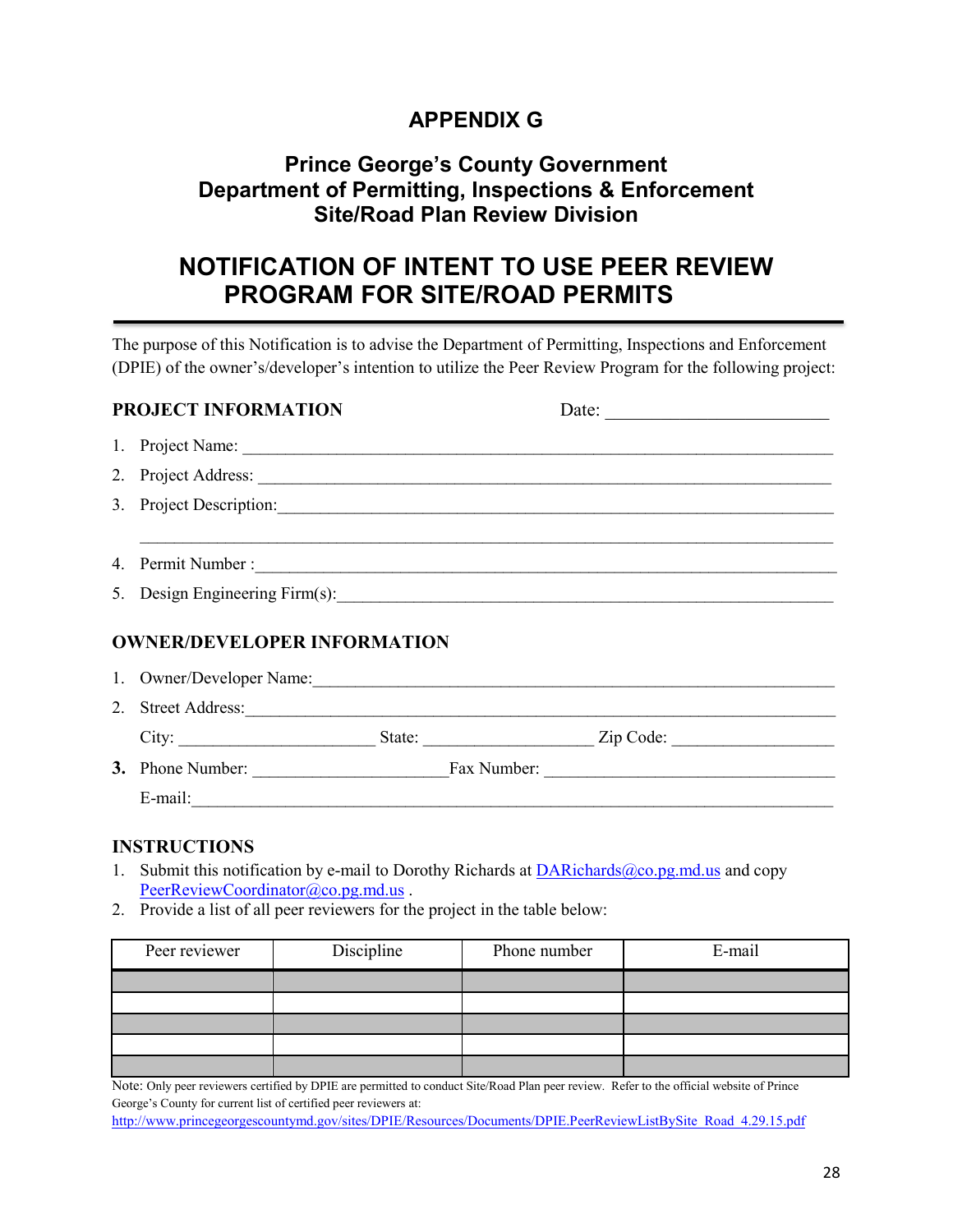### **APPENDIX H**

### **BUILDING PERMIT - PEER REVIEW PROJECT INFORMATION AND TIMELINE**

| Date of initial meeting with DPIE (If applicable): _____________________________                                      |  |  |  |  |  |  |  |
|-----------------------------------------------------------------------------------------------------------------------|--|--|--|--|--|--|--|
|                                                                                                                       |  |  |  |  |  |  |  |
|                                                                                                                       |  |  |  |  |  |  |  |
| Other related permit number (if applicable): ___________________________________                                      |  |  |  |  |  |  |  |
|                                                                                                                       |  |  |  |  |  |  |  |
| <u> 2000 - Andrea Andrea Andrea Andrea Andrea Andrea Andrea Andrea Andrea Andrea Andrea Andrea Andrea Andrea Andr</u> |  |  |  |  |  |  |  |
| ,我们也不能在这里的时候,我们也不能在这里的时候,我们也不能会在这里的时候,我们也不能会在这里的时候,我们也不能会在这里的时候,我们也不能会在这里的时候,我们也                                      |  |  |  |  |  |  |  |
|                                                                                                                       |  |  |  |  |  |  |  |
|                                                                                                                       |  |  |  |  |  |  |  |
|                                                                                                                       |  |  |  |  |  |  |  |

#### **Notes:**

- 1. Owner/developer or owner/developer's representative should notify the Peer Review Program Coordinator by e-mail @ [PeerReviewCoordinator@co.pg.md.us](mailto:PeerReviewCoordinator@co.pg.md.us) upon submission of peer reviewed sets to the permit office. Documents required at time of submission are listed below:
	- a. Peer review certifications for all disciplines
	- b. Building Permit Peer Review Program Code Deficiency/Correction Report (Appendix K)
	- c. Four complete final plan sets "recommended for approval" with Peer Reviewer's stamp affixed on all sheets (only two final plan sets are required to be submitted for fire alarm/fire suppression systems)
	- d. Statements issued by the PR attesting that the final sets "recommended for approval" are complete and contain all sheets as listed on the title sheet of each plan set.
- 2. DPIE will place submitted plans on an expedited list upon proper notification (refer to note 1 above). DPIE may issue additional comments or approve plans.
- 3. For issuance of the Building Permit, other approvals are required as follows:
	- a. Maryland-National Capital Park & Planning Commission (M-NCPPC) approval
	- b. Site/Road Plan Review Division approval
	- c. Health Department approval
	- d. Third Party Inspection Program (TPIP) Approval
	- e. Washington Suburban Sanitary Commission (WSSC) approval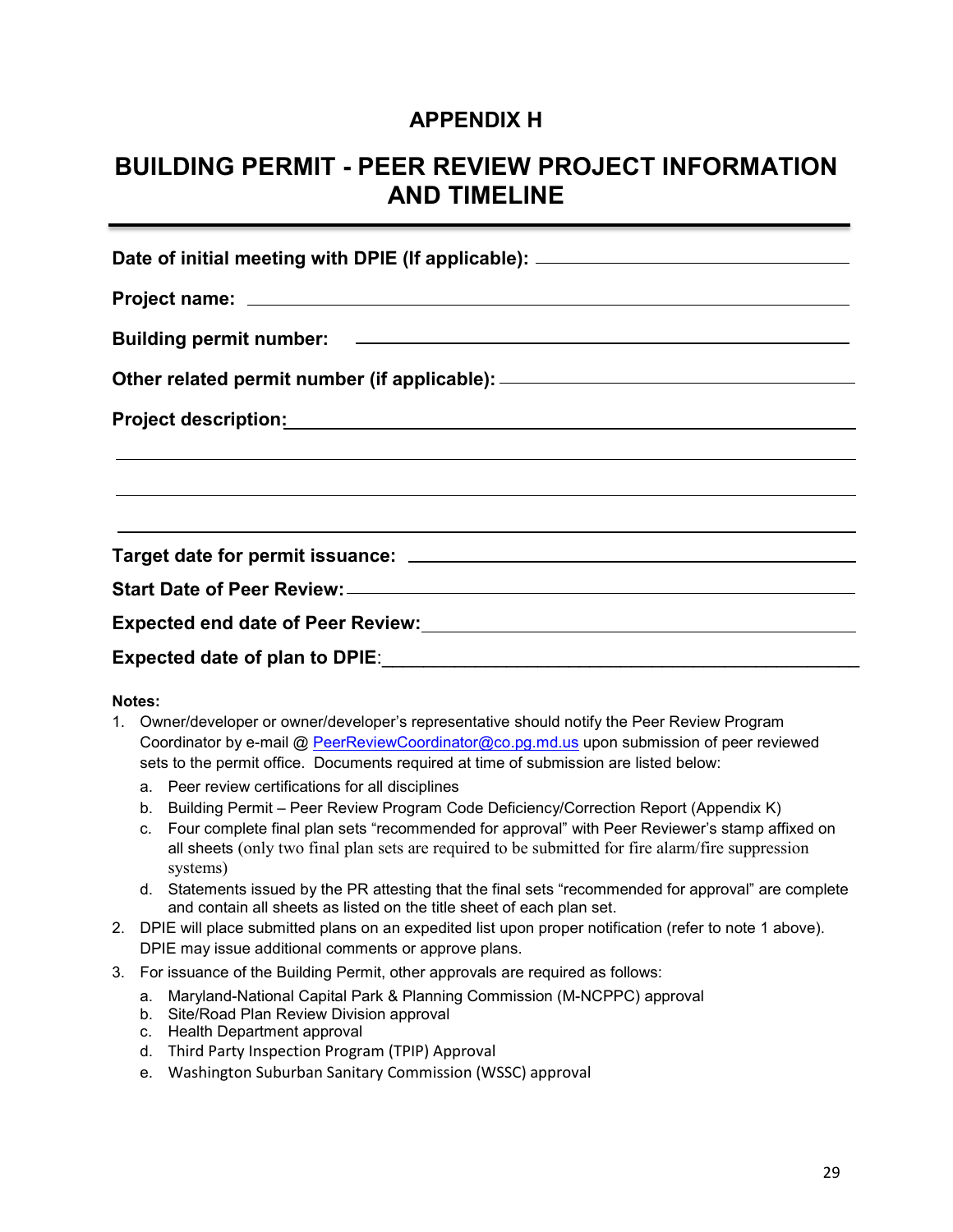## **APPENDIX I PEER REVIEW STAMP**

All certified peer reviewers shall affix the following stamp to all pages of peer reviewed plans to confirm the identity of the responsible peer reviewer. The responsible peer reviewer shall stamp each plan sheet before submitting them for DPIE acceptance. This peer review stamp shall be used for the building and site/road project plans.

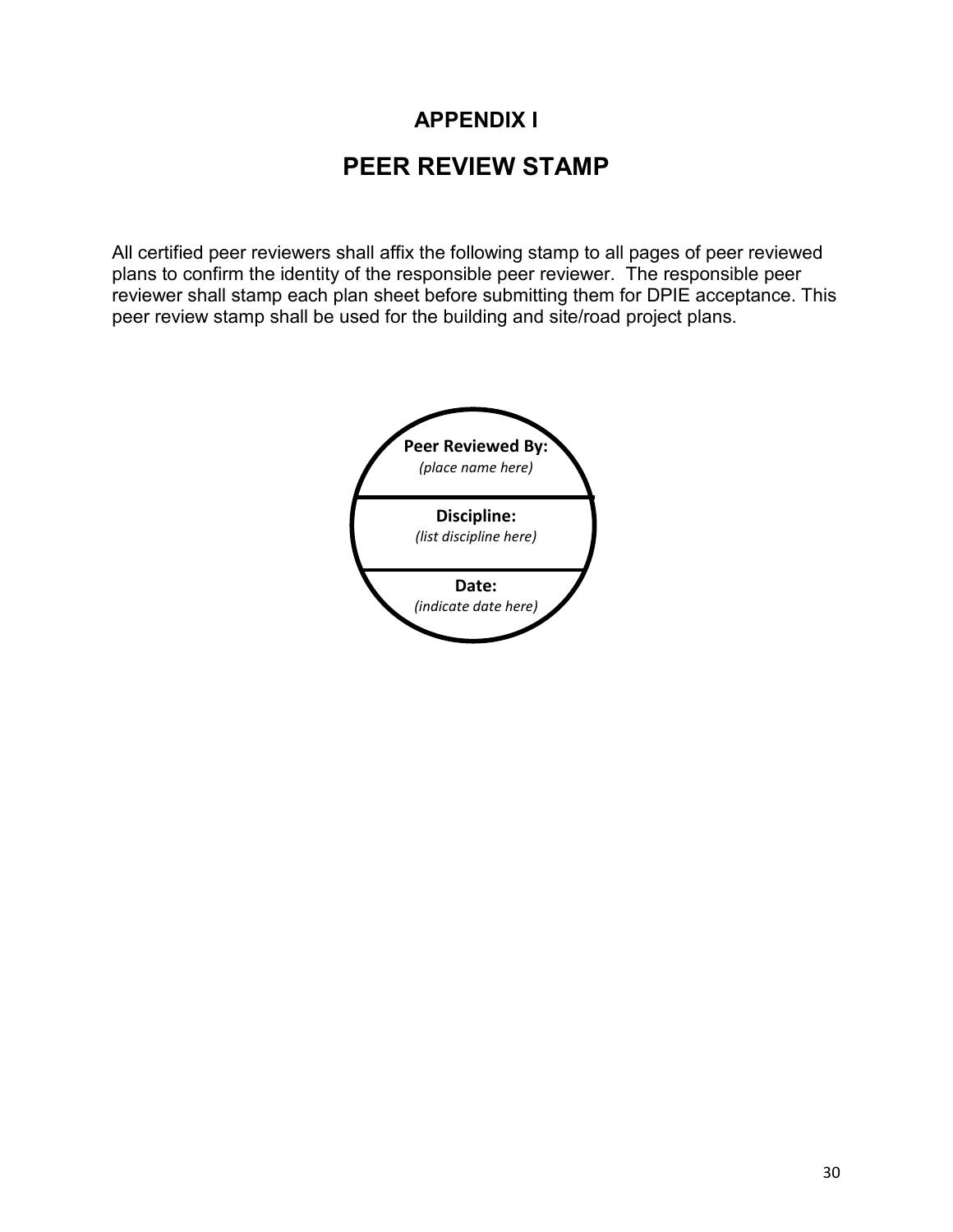#### **APPENDIX J**

#### **PEER REVIEW APPROVAL LETTER**

*[Date]*

*Peer Review Program Coordinator* Department of Permitting, Inspections and Enforcement (DPIE) Homeowner & Mega Projects 9400 Peppercorn Place, Suite 123 Largo, Maryland 20747

Re: Peer Review Plan Certification *[Discipline Plan Review] [Name of Project] [Project Address]*

Dear *[Mr. /Ms.] [Program Administrator's Name]*

The purpose of this letter is to provide formal certification of the results of the Peer Review for [*discipline, e.g., mechanical, fire protection, site/civil ...]* plans performed by [*name of Peer Reviewer]* on the project in reference, under the Peer Review Program of Prince George's County, Maryland.

All requested revisions necessary to accomplish code compliance have been completed in the documents submitted with the permit application; the plans have been stamped by [*name of Peer reviewer discipline*] plan reviewer for this project. The [*plan review discipline*] plan review is now completed and therefore issue this certification letter to be submitted with the final sets of approved plans. The scope of my certification is restricted to the [plan review discipline] code compliance review done on behalf of DPIE, an activity that was established under the Peer Review Program Manual.

[*Name of Peer Reviewer*]'s review of this project should not be construed as due diligence approval of the design of the systems or features that are the object of the plan review, which were reviewed only for consistency with the standard engineering practices and for compliance with the minimum requirements of the codes and regulations enforced by Prince George's County, Maryland.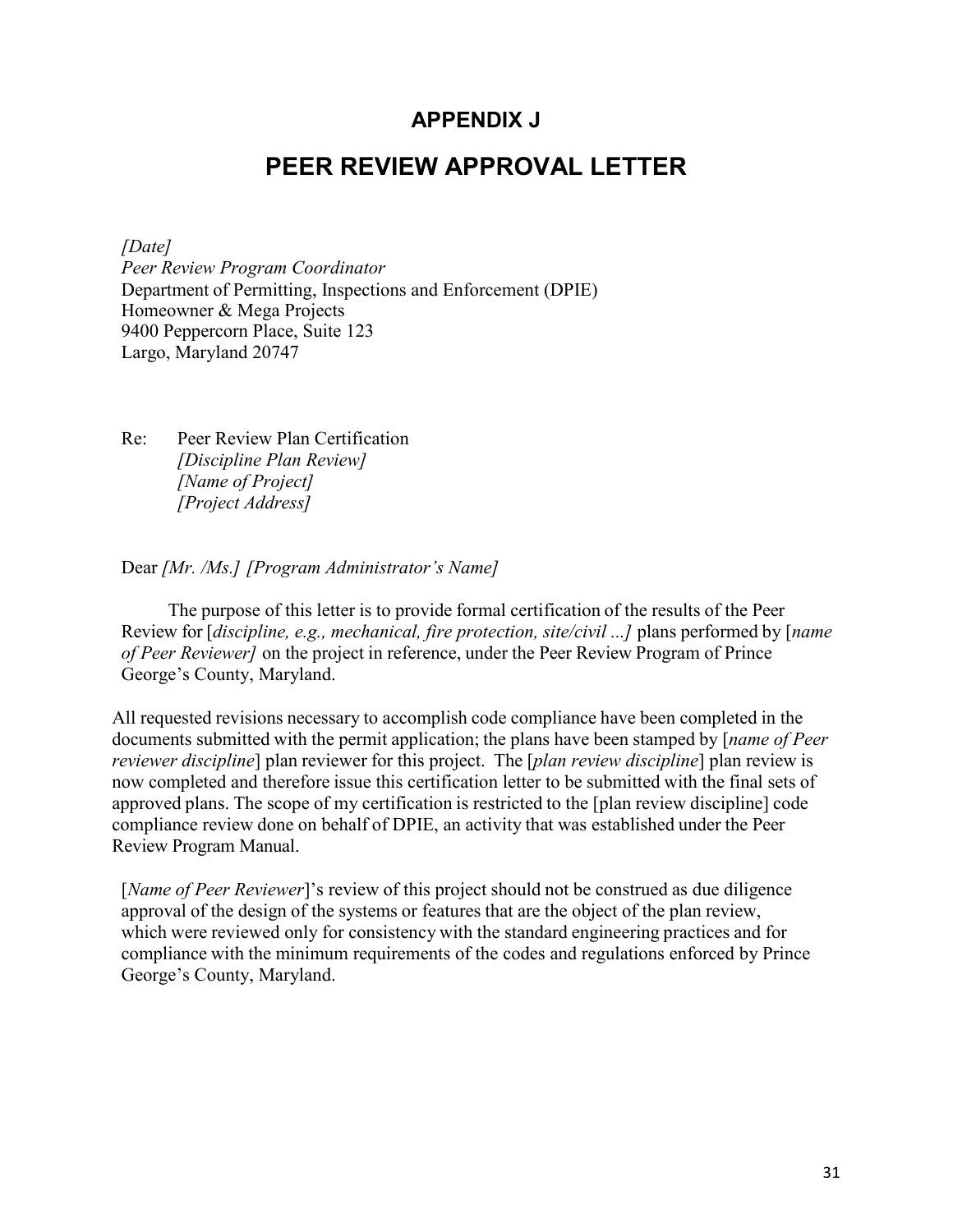Therefore, [*name of Peer Reviewer]* does not claim to certify any portion of the design of the project, which is the sole responsibility of the various design professionals of record who sealed and signed the submitted plans as required by Prince George's County Code.

Each approved set has been marked, on each sheet of each set, with a facsimile of [*name of Peer Reviewer]*'s stamp of recommendation of approval, titled "Peer review Stamp," as required under the program. The stamp of recommendation of approval is specific to the [*plan review discipline*] discipline Peer Reviewer.

Having completed the peer review of [*plan review discipline*] plan of this project and recommended its APPROVAL, [*name Peer Reviewer]* hereby requests that the project be approved by DPIE and that the respective discipline final plan review approval be granted by DPIE.

Sincerely,

(*Original signature of Peer Reviewer) [Name of Peer Reviewer]*

Attachments: Code Deficiency/Correction Report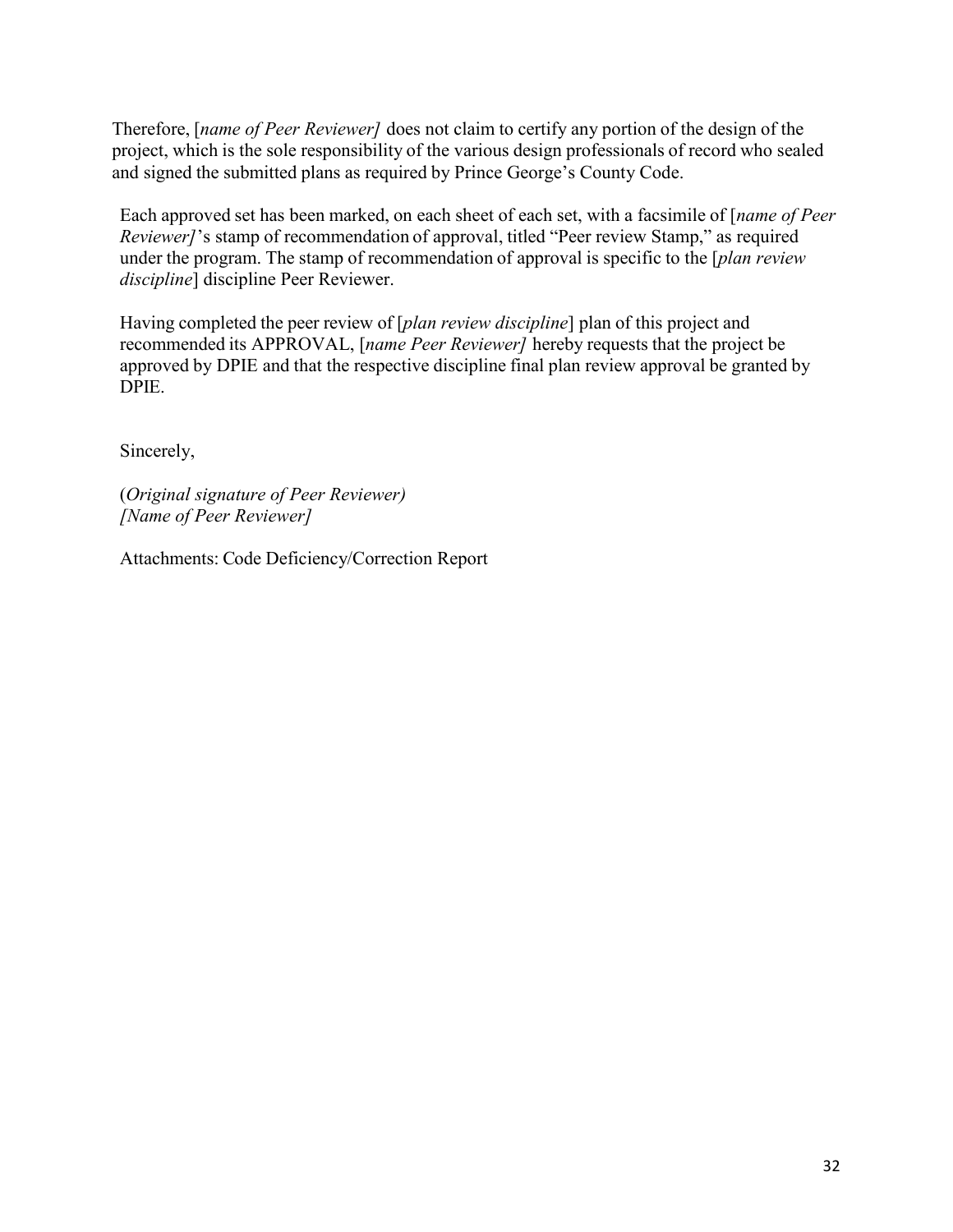

### **PEER REVIEW CHECK LIST ITEMS**

*\*This form is required to be filled out by the Team Lead.*

General Information Code Analysis (ALL fields below are REQUIRED, if not applicable – enter "N/A")

\_\_\_\_\_\_\_ Use Group

\_\_\_\_\_\_\_ Type of Construction

\_\_\_\_\_\_\_ Gross Floor Area (for each use)

\_\_\_\_\_\_\_ Number of Stories

\_\_\_\_\_\_\_ Occupant Load (for each use)

**Top floor elevation in feet above grade** 

Sprinkler System YES □ NO □

Fire Alarm System YES □ NO □

Critical Items (please check ALL which apply)

□ Aggregate Pier Ground Improvement foundation.

 $\Box$  Precast concrete panels utilized as structural members other than Claddings.

 $\Box$  Fire pump

☐ Atrium Smoke Exhaust Systems

 $\Box$  High-Rise building as defined by IBC

 $\Box$  Boiler Room (combustion air, flue termination)

| *Name (first and last)     |      |  |
|----------------------------|------|--|
| *Signature                 | Date |  |
| *Seal (place to the right) |      |  |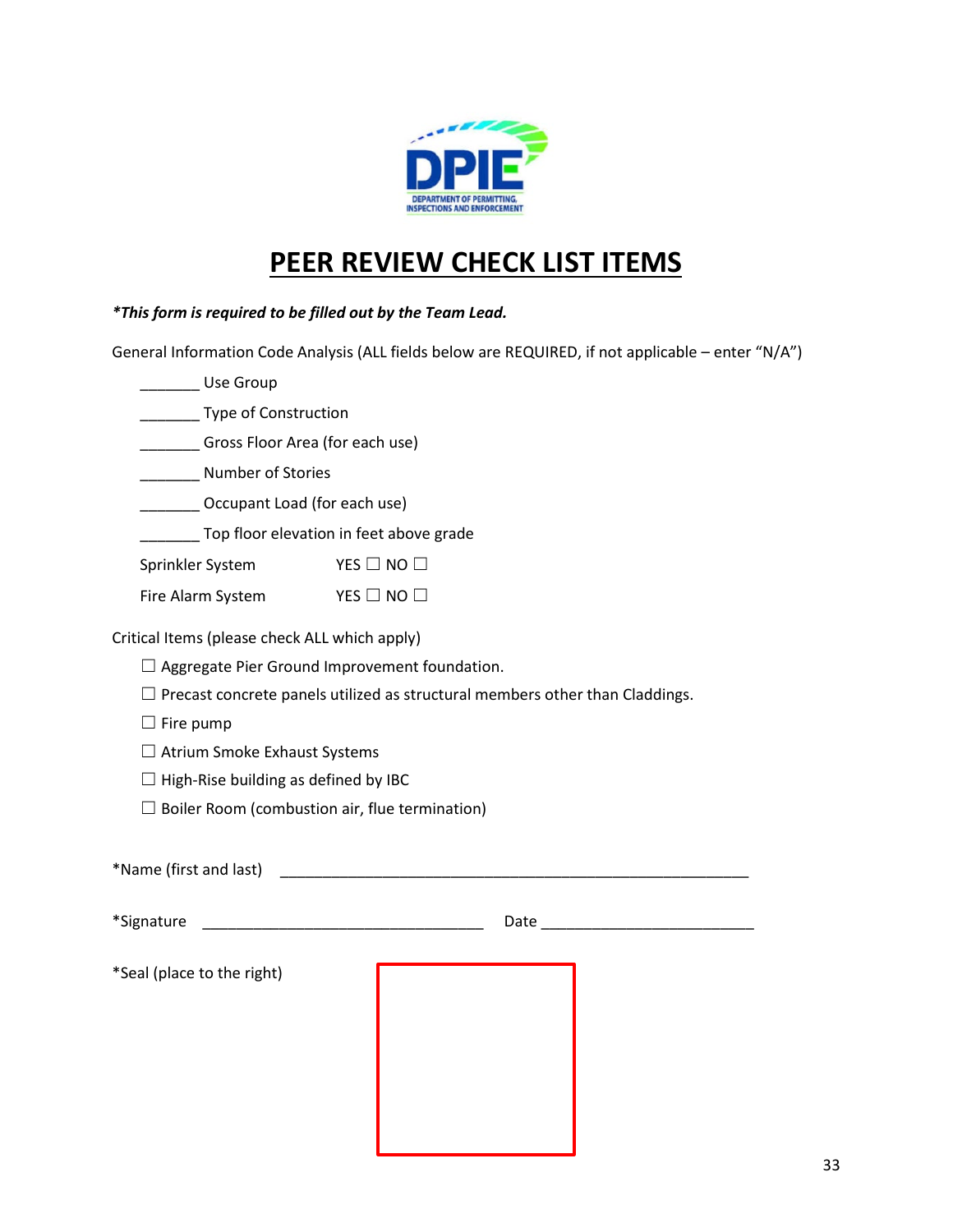### **APPENDIX K**

### **BUILDING PERMIT - PEER REVIEW PROGRAM CODE DEFICIENCY/CORRECTION REPORT**

|                                                            | Use Group: example and the construction of the construction of the construction of the construction of the construction of the construction of the construction of the construction of the construction of the construction of |       |            |  |
|------------------------------------------------------------|--------------------------------------------------------------------------------------------------------------------------------------------------------------------------------------------------------------------------------|-------|------------|--|
| Full Sprinkler System (Y) ______ (N) _______ (N/A) _______ |                                                                                                                                                                                                                                |       |            |  |
|                                                            |                                                                                                                                                                                                                                | Date: | $\sqrt{2}$ |  |

| $\sharp$       | Sheet(s)/<br>Drawing(s) | <b>Date</b> | Peer Reviewer Comment and Engineer Response | <b>Resolved</b><br>$\checkmark$ | <b>Applicable</b><br>Code |
|----------------|-------------------------|-------------|---------------------------------------------|---------------------------------|---------------------------|
| $\mathbf{1}$   |                         |             | Comment<br>$\bullet$                        |                                 |                           |
|                |                         |             | Response<br>$\bullet$                       |                                 |                           |
| $\overline{2}$ |                         |             | Comment<br>$\bullet$                        |                                 |                           |
|                |                         |             | Response<br>$\bullet$                       |                                 |                           |
| 3              |                         |             | Comment<br>$\bullet$                        |                                 |                           |
|                |                         |             | Response<br>$\bullet$                       |                                 |                           |
| $\overline{4}$ |                         |             | Comment<br>$\bullet$                        |                                 |                           |
|                |                         |             | Response<br>$\bullet$                       |                                 |                           |
| 5              |                         |             | Comment<br>$\bullet$                        |                                 |                           |
|                |                         |             | Response<br>$\bullet$                       |                                 |                           |

Use additional sheets as required

| Name of Peer Reviewer |                     | Signature      |  |  |
|-----------------------|---------------------|----------------|--|--|
|                       |                     |                |  |  |
| Discipline            | <b>Phone Number</b> | E-mail Address |  |  |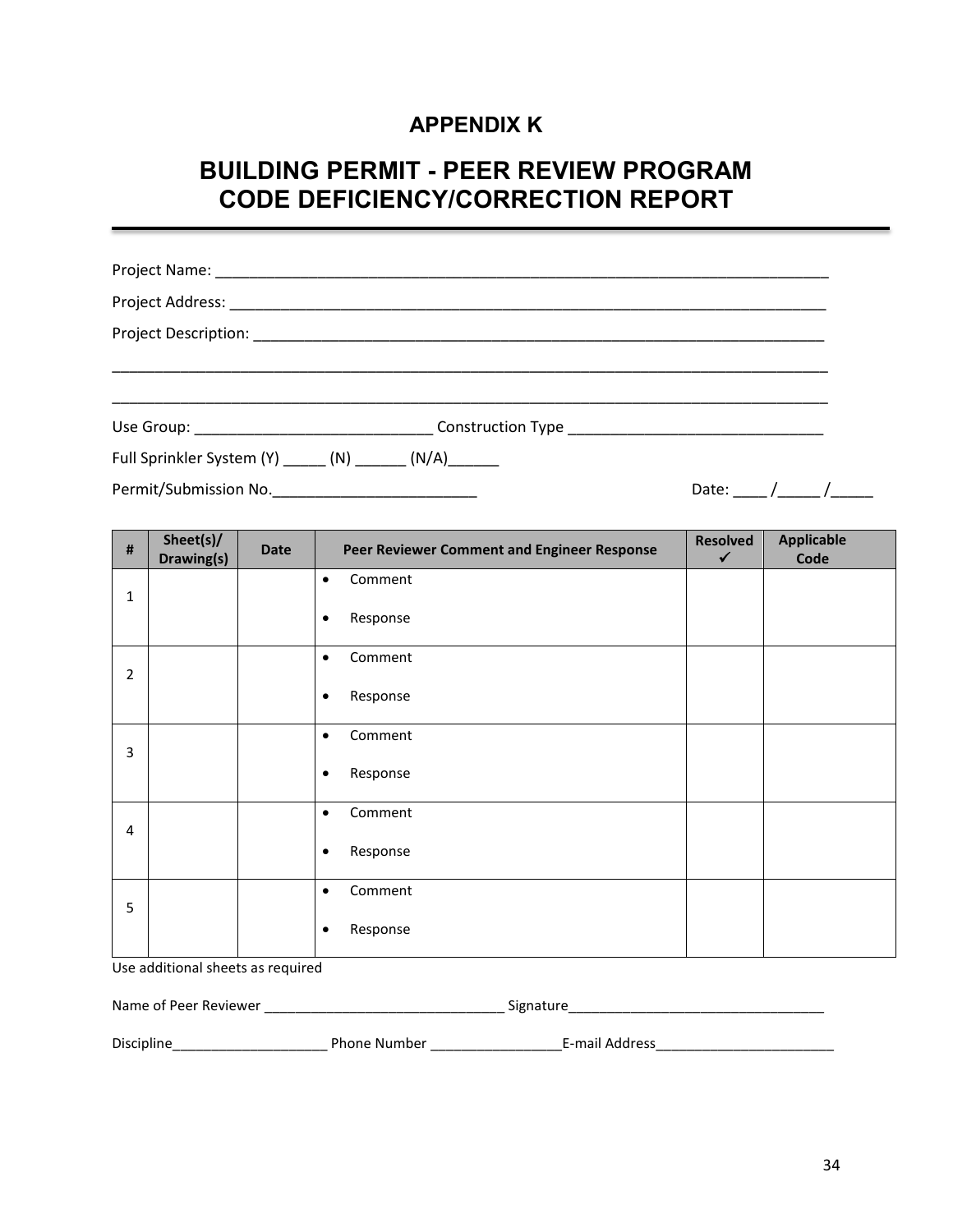### **APPENDIX L**

### **BUILDING PERMIT - PEER REVIEW VERIFICATION FORM\***

|                                 |                       |               | <b>Plans/Drawings</b> |                                                                                       |  |
|---------------------------------|-----------------------|---------------|-----------------------|---------------------------------------------------------------------------------------|--|
| Discipline                      | Fire/life safety____  |               |                       | Architectural____________Structural__________________________________Electrical______ |  |
|                                 |                       |               |                       |                                                                                       |  |
| Site plans                      |                       |               |                       |                                                                                       |  |
| Original signature/seals yes___ |                       |               | $no_{\_\_\_\_}$       |                                                                                       |  |
|                                 |                       |               | <b>Documents</b>      |                                                                                       |  |
| <b>Structural calculations</b>  |                       |               |                       |                                                                                       |  |
| <b>FPEDE</b>                    |                       | $Yes$ and $X$ |                       | # of copies                                                                           |  |
| Geotechnical                    |                       |               |                       | # of copies _______                                                                   |  |
| Com-check                       | $Yes$ <sub>____</sub> |               |                       | # of copies _______                                                                   |  |
| Other                           |                       |               |                       |                                                                                       |  |
|                                 |                       |               |                       |                                                                                       |  |
| Name                            |                       |               |                       |                                                                                       |  |

Note: If plans/documents are not submitted as of date on this form, plan verification will have to be performed again. Additionally, this verification does not constitute a plan screening.

\* Not required for site/road permits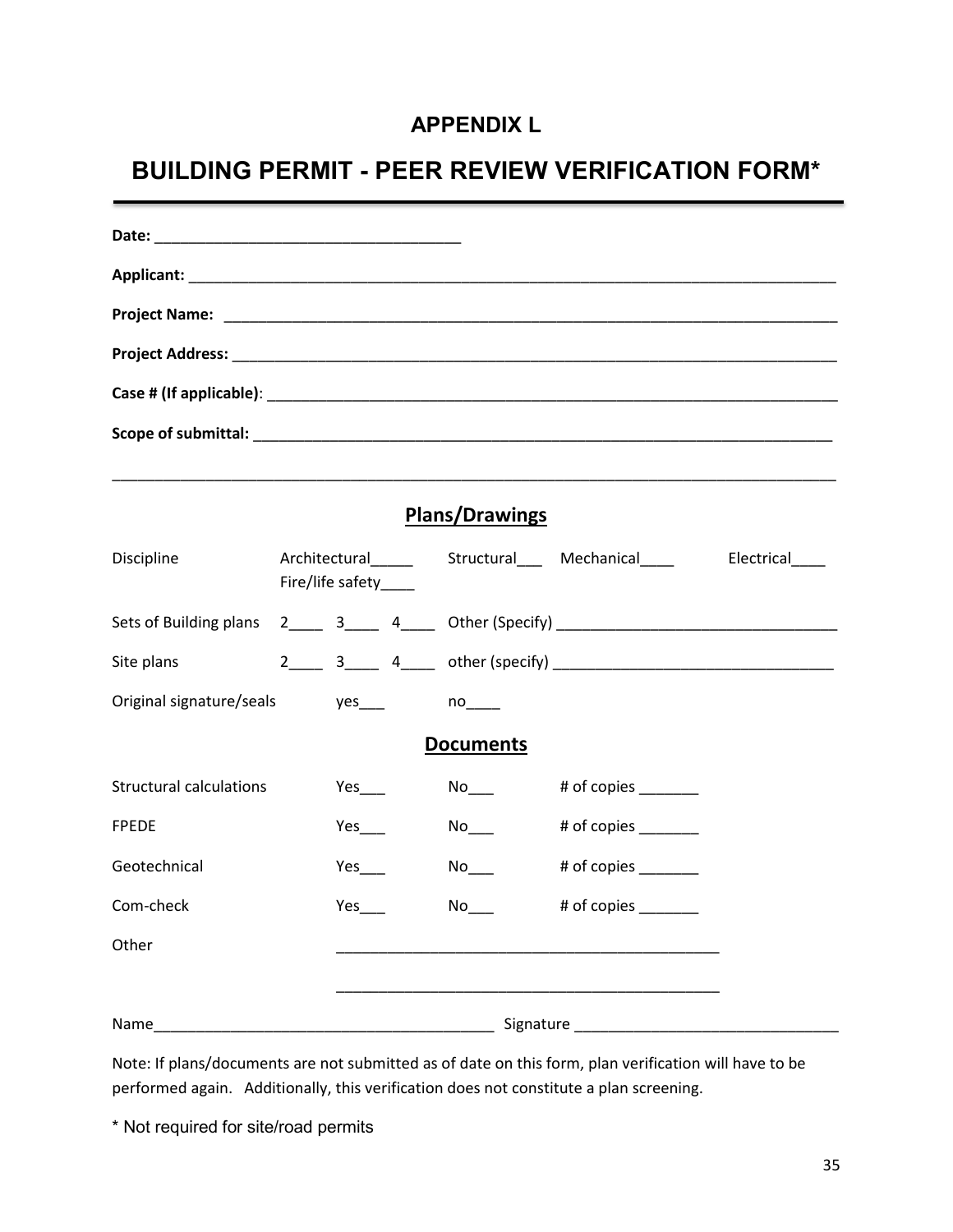#### **APPENDIX M**

### **SITE/ROAD PERMIT - PEER REVIEW PROJECT INFORMATION AND TIMELINE**

| Date of initial meeting with DPIE (If applicable): _____________________________                                          |  |  |  |  |  |  |  |
|---------------------------------------------------------------------------------------------------------------------------|--|--|--|--|--|--|--|
|                                                                                                                           |  |  |  |  |  |  |  |
|                                                                                                                           |  |  |  |  |  |  |  |
| Other related permit number (if applicable): ___________________________________                                          |  |  |  |  |  |  |  |
| <u> 1990 - Jan Samuel Barbara, martin da shekara ta 1991 - An tsara tsara tsara tsara tsara tsara tsara tsara tsa</u>     |  |  |  |  |  |  |  |
| <u>a sa mga bagayan ng mga bagayang ng mga bagayang ng mga bagayang ng mga bagayang ng mga bagayang ng mga bagayang n</u> |  |  |  |  |  |  |  |
| <u> 1989 - Andrea Santana, amerikana amerikana amerikana amerikana amerikana amerikana amerikana amerikana amerika</u>    |  |  |  |  |  |  |  |
|                                                                                                                           |  |  |  |  |  |  |  |
| Expected end date of Peer Review:<br><u>Expected end date of Peer Review:</u>                                             |  |  |  |  |  |  |  |
|                                                                                                                           |  |  |  |  |  |  |  |

#### **Site/Road Notes:**

- 1. Owner/developer or owner/developer's representative should notify the Peer Review Program Coordinator by e-mail @ [PeerReviewCoordinator@co.pg.md.us,](mailto:PeerReviewCoordinator@co.pg.md.us) Site Road Plan Review Division AD [\(mcgiles@co.pg.md.us\)](mailto:mcgiles@co.pg.md.us) and the District Engineer upon submission of peer reviewed sets to the permit office.
- 2. DPIE will place submitted plans on an expedited list upon proper notification (refer to note 1 above). DPIE may issue additional comments or approve plans.
- 3. Documents required at time of PEER REVIEWER plan approval are listed below:
	- a. Peer review certifications for all disciplines
	- b. Site/Road Permit Peer Review Program Code Deficiency/Correction Report (Appendix O)
	- c. Two complete plan sets "recommended for approval" with Peer Reviewer's stamp affixed on all sheets
- 4. For issuance of the Site/Road Permits, other approvals are required as follows:
	- a. Maryland-National Capital Park & Planning Commission (M-NCPPC) approval
	- b. DPIE approval by site/civil, geotechnical, bridge, floodplain, small pond, r/w (if required)
	- c. Prince George's Spoil Conservation District (PGSCD) approval
	- d. Health Department approval (if required)
	- e. Easements, bonds, fees, maintenance agreements, recorded plats, etc.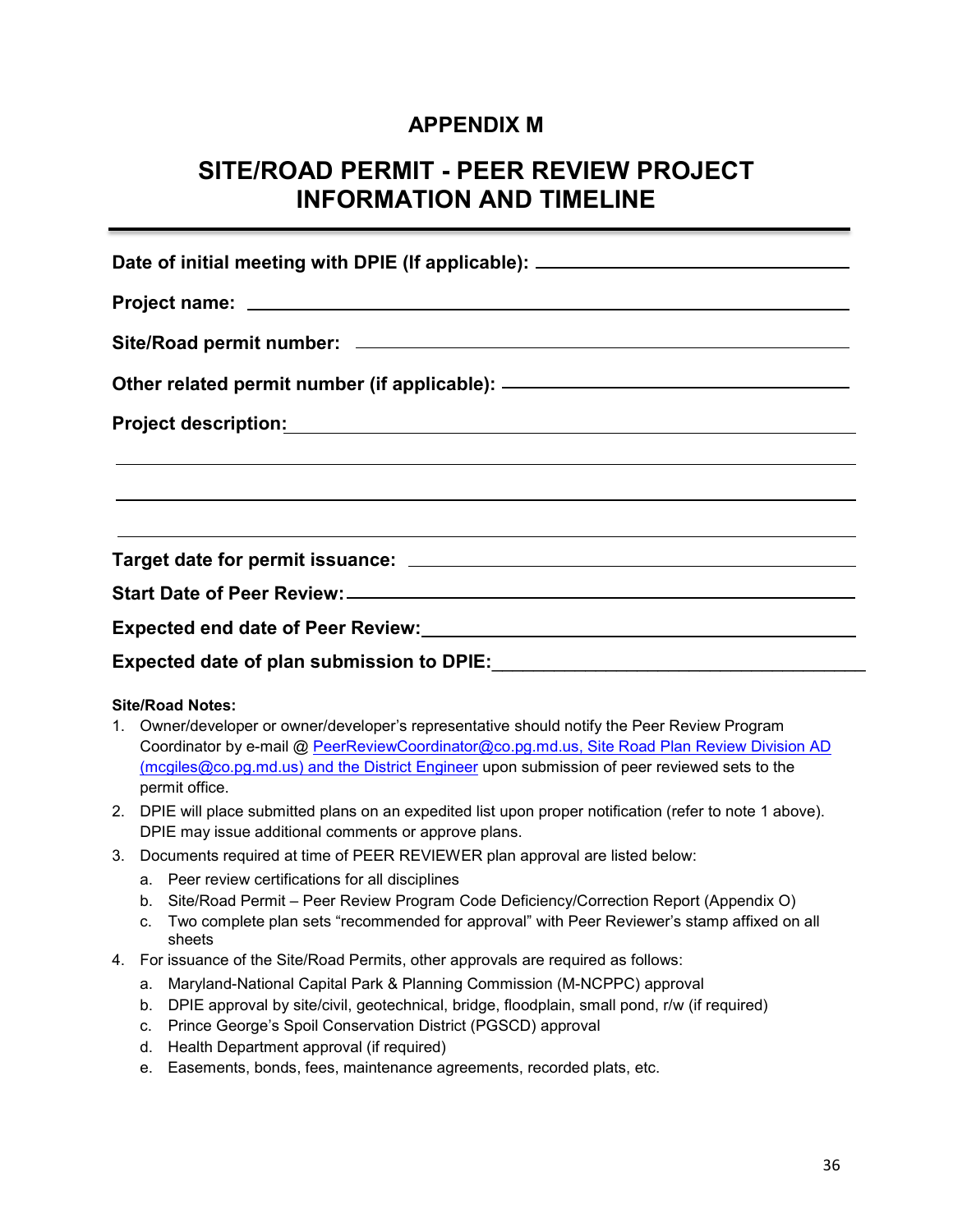#### **APPENDIX N**

### **SITE/ROAD PERMIT - REVISION STAMPS**

The following stamp applies to *Site/Road permits only* and must be affixed *on the cover sheet* of the plan set when the plan set is revised. The revision stamp should be affixed near the peer review stamp and filled as noted.

| <b>PLAN</b><br><b>REVISION</b><br><b>NUMBER</b> | <b>DATE</b> | <b>PLAN</b><br><b>DESCRIPTION</b> | <b>SHEETS REVISED</b> | <b>DPIE</b><br><b>INITIAL</b> | <b>PEER</b><br><b>INITIAL</b> |
|-------------------------------------------------|-------------|-----------------------------------|-----------------------|-------------------------------|-------------------------------|
|                                                 |             |                                   |                       |                               |                               |
|                                                 |             |                                   |                       |                               |                               |
|                                                 |             |                                   |                       |                               |                               |
|                                                 |             |                                   |                       |                               |                               |
|                                                 |             |                                   |                       |                               |                               |
|                                                 |             |                                   |                       |                               |                               |

The following stamp applies to *Site/Road permits only* and must be affixed *on all other sheets* of the plan set when the plan set is revised. The revision stamp should be affixed near the peer review stamp plan set is revised. The revision stamp should be affixed near the peer review stamp and filled as noted.

| <b>DATE</b> | <b>PLAN</b><br><b>DESCRIPTION</b> | <b>DPIE</b><br><b>INITIAL</b> | <b>PEER</b><br><b>INITIAL</b> |
|-------------|-----------------------------------|-------------------------------|-------------------------------|
|             |                                   |                               |                               |
|             |                                   |                               |                               |
|             |                                   |                               |                               |
|             |                                   |                               |                               |
|             |                                   |                               |                               |
|             |                                   |                               |                               |
|             |                                   |                               |                               |